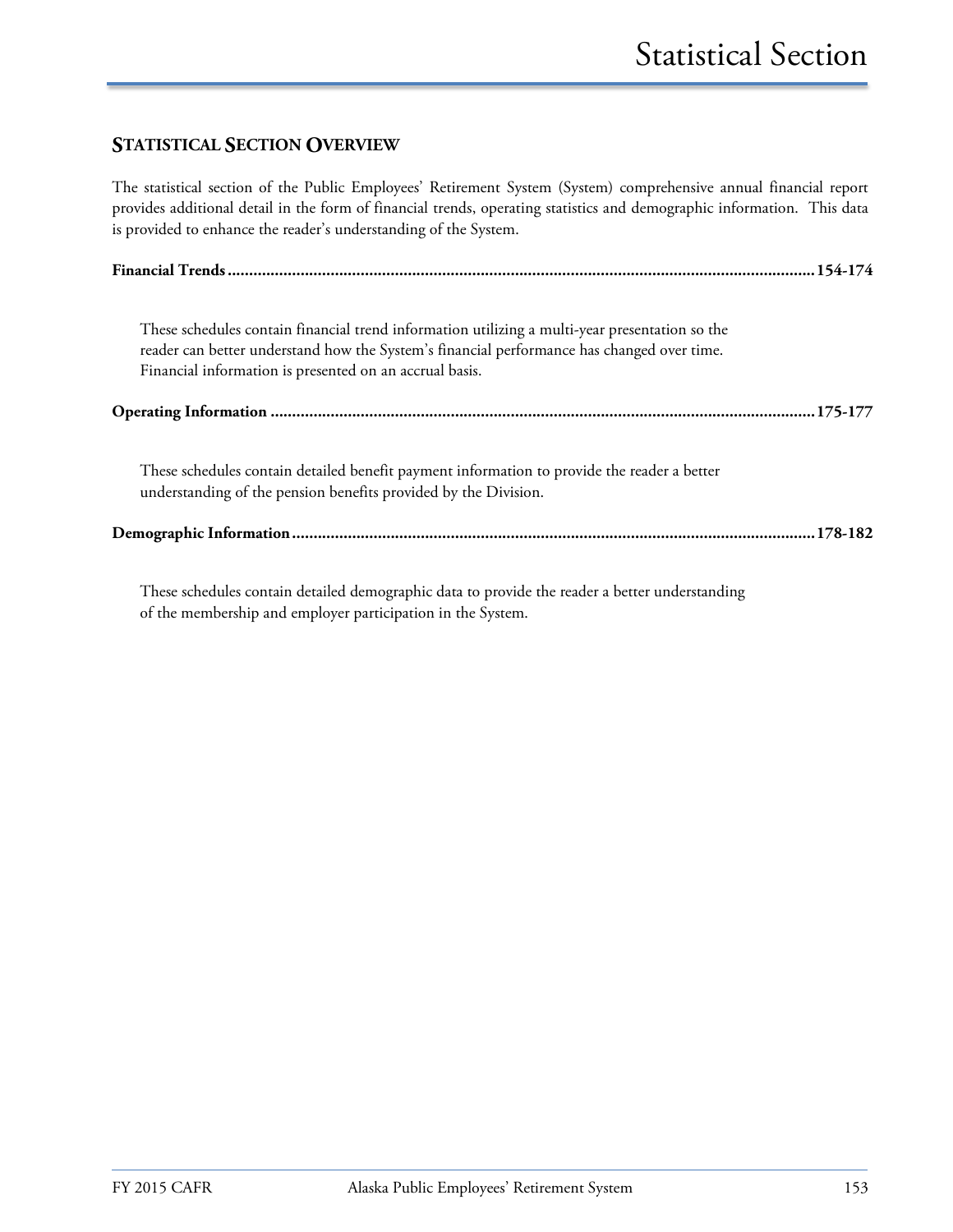| <b>Public Employees' Retirement System</b><br><b>Defined Benefit Pension</b><br><b>Changes in Fiduciary Net Position</b><br>(In thousands)                                                                      |                                                           |                 |               |               |                                                         |  |  |
|-----------------------------------------------------------------------------------------------------------------------------------------------------------------------------------------------------------------|-----------------------------------------------------------|-----------------|---------------|---------------|---------------------------------------------------------|--|--|
| <b>Fiduciary Net</b><br>Increase /<br>Year<br>Position,<br>(Decrease) in<br>Ended<br><b>Beginning of</b><br><b>Fiduciary Net</b><br><b>Additions</b><br><b>Deductions</b><br><b>Position</b><br>June 30<br>Year |                                                           |                 |               |               | <b>Fiduciary Net</b><br>Position,<br><b>End of Year</b> |  |  |
| 2006                                                                                                                                                                                                            | \$<br>8,590,752                                           | \$<br>1,400,868 | 612,149<br>\$ | \$<br>788,719 | \$9,379,471                                             |  |  |
| 2007                                                                                                                                                                                                            | 9,379,471                                                 | 2,206,458       | 655,965       | 1,550,493     | 10,929,964                                              |  |  |
| 2008                                                                                                                                                                                                            | 10,929,964                                                | (43,539)        | 3,950,617     | (3,994,156)   | 6,935,808                                               |  |  |
| 2009                                                                                                                                                                                                            | 6,935,808                                                 | (1,360,217)     | 485,151       | (1,845,368)   | 5,090,440                                               |  |  |
| 2010                                                                                                                                                                                                            | 5,090,440                                                 | 815,831         | 514,744       | 301,087       | 5,391,527                                               |  |  |
| 2011                                                                                                                                                                                                            | 5,391,527                                                 | 1,420,342       | 543,944       | 876,398       | 6,267,925                                               |  |  |
| 2012                                                                                                                                                                                                            | 6,267,925                                                 | 427,995         | 577,626       | (149, 631)    | 6,118,294                                               |  |  |
| 2013                                                                                                                                                                                                            | 6,118,294<br>617,367<br>576,188<br>6,694,482<br>1,193,555 |                 |               |               |                                                         |  |  |
| 2014                                                                                                                                                                                                            | 6,694,482                                                 | 1,697,096       | 660,140       | 1,036,956     | 7,731,438                                               |  |  |
| 2015                                                                                                                                                                                                            | 7,731,438                                                 | 1,579,519       | 704,095       | 875,424       | 8,606,862                                               |  |  |

# **10-YEAR COMPARISON OF ADDITIONS AND DEDUCTIONS**

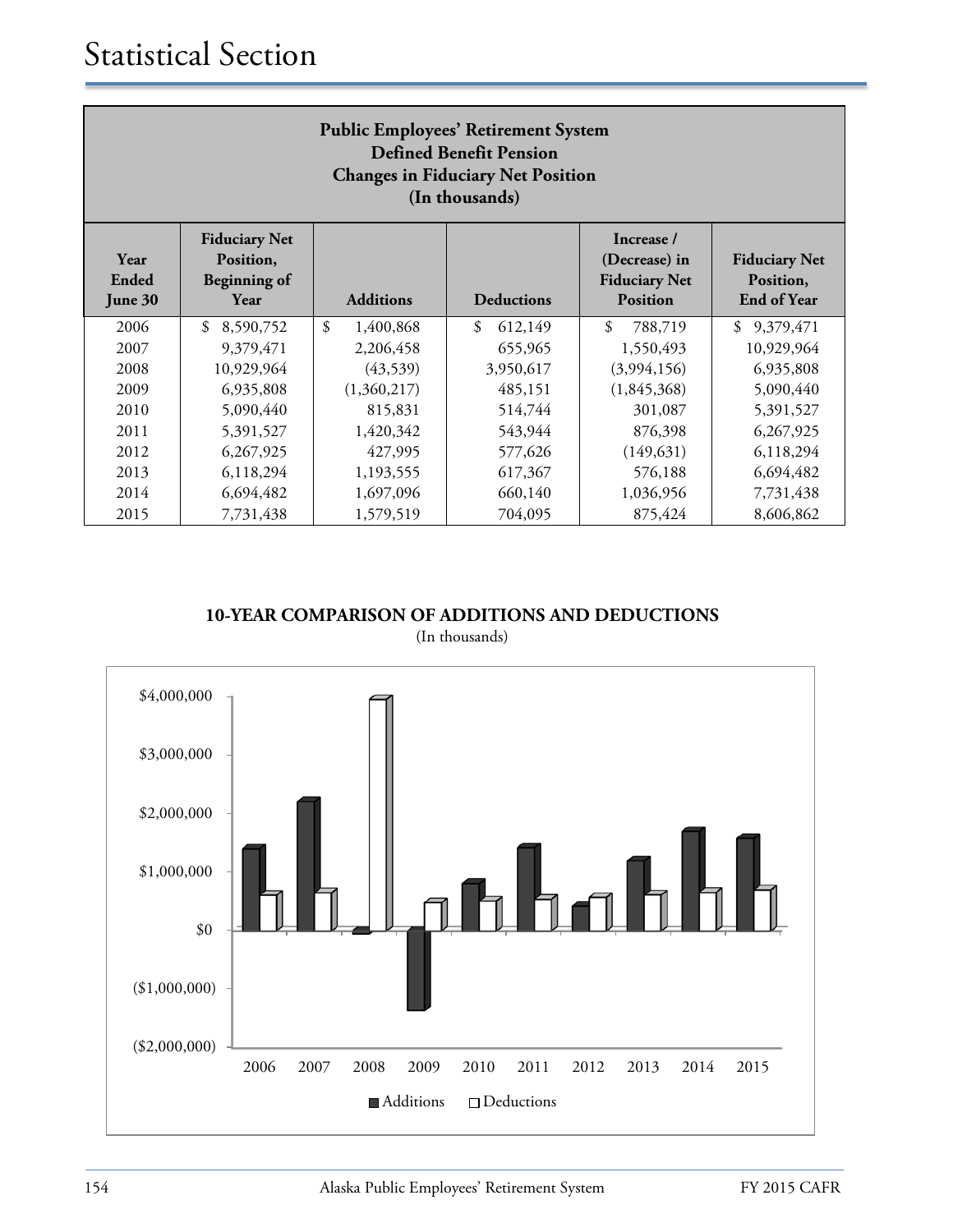| <b>Public Employees' Retirement System</b><br>Defined Benefit Alaska Retiree Healthcare Trust<br><b>Changes in Fiduciary Net Position</b><br>(In thousands)                                                                                                                |                                                           |                 |              |                 |                 |  |  |
|----------------------------------------------------------------------------------------------------------------------------------------------------------------------------------------------------------------------------------------------------------------------------|-----------------------------------------------------------|-----------------|--------------|-----------------|-----------------|--|--|
| <b>Fiduciary Net</b><br>Increase /<br>Year<br>(Decrease) in<br><b>Fiduciary Net</b><br>Position,<br>Ended<br><b>Beginning of</b><br><b>Fiduciary Net</b><br>Position,<br><b>Additions</b><br><b>Deductions</b><br><b>End of Year</b><br>Year<br><b>Position</b><br>June 30 |                                                           |                 |              |                 |                 |  |  |
| 2008                                                                                                                                                                                                                                                                       | $\mathcal{S}$                                             | \$<br>3,870,127 | \$<br>79,022 | \$<br>3,791,105 | \$<br>3,791,105 |  |  |
| 2009                                                                                                                                                                                                                                                                       | 3,791,105                                                 | (75,318)        | 270,412      | (345,730)       | 3,445,375       |  |  |
| 2010                                                                                                                                                                                                                                                                       | 3,445,375                                                 | 1,143,261       | 407,555      | 735,706         | 4,181,081       |  |  |
| 2011                                                                                                                                                                                                                                                                       | 4,181,081                                                 | 1,246,616       | 307,002      | 939,614         | 5,120,695       |  |  |
| 2012                                                                                                                                                                                                                                                                       | 5,120,695                                                 | 399,273         | 348,152      | 51,120          | 5,171,816       |  |  |
| 2013                                                                                                                                                                                                                                                                       | 657,755<br>5,171,816<br>1,036,394<br>378,639<br>5,829,571 |                 |              |                 |                 |  |  |
| 2014                                                                                                                                                                                                                                                                       | 5,829,571                                                 | 1,450,755       | 367,166      | 1,083,589       | 6,913,160       |  |  |
| 2015                                                                                                                                                                                                                                                                       | 6,913,160                                                 | 425,380         | 376,577      | 48,803          | 6,961,963       |  |  |

# **8-YEAR COMPARISON OF ADDITIONS AND DEDUCTIONS**

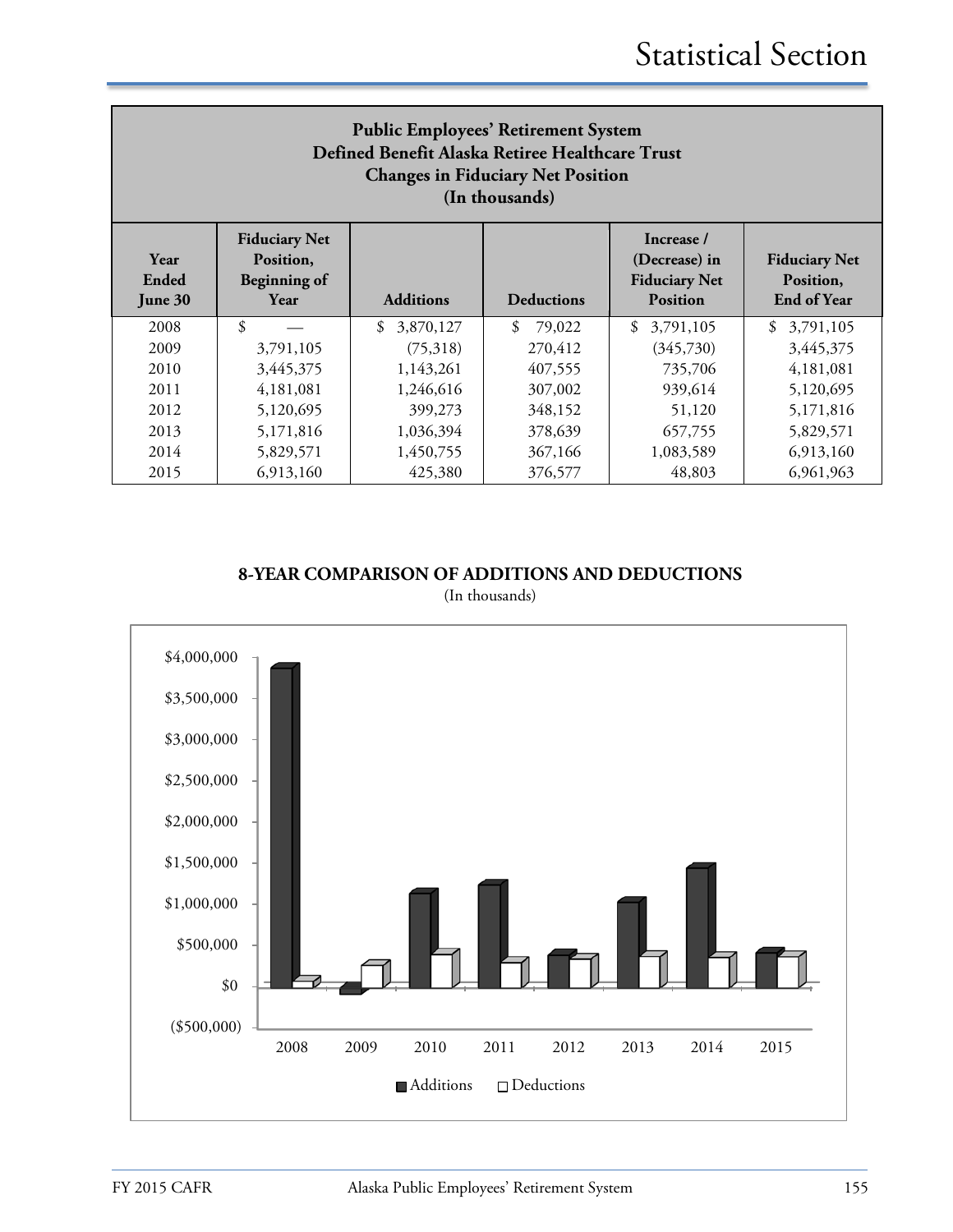| <b>Public Employees' Retirement System</b><br><b>Defined Contribution Retirement Participant Directed</b><br><b>Changes in Fiduciary Net Position</b><br>(In thousands) |                                                                  |                  |                   |                                                                        |                                                  |  |  |
|-------------------------------------------------------------------------------------------------------------------------------------------------------------------------|------------------------------------------------------------------|------------------|-------------------|------------------------------------------------------------------------|--------------------------------------------------|--|--|
| Year<br>Ended<br>June 30                                                                                                                                                | <b>Fiduciary Net</b><br>Position,<br><b>Beginning of</b><br>Year | <b>Additions</b> | <b>Deductions</b> | Increase /<br>(Decrease) in<br><b>Fiduciary Net</b><br><b>Position</b> | <b>Fiduciary Net</b><br>Position,<br>End of Year |  |  |
| 2007                                                                                                                                                                    | \$                                                               | \$<br>8.947      | \$<br>363         | \$<br>8,584                                                            | \$<br>8,584                                      |  |  |
| 2008                                                                                                                                                                    | 8,584                                                            | 19,098           | 995               | 18,103                                                                 | 26,687                                           |  |  |
| 2009                                                                                                                                                                    | 26,687                                                           | 30,856           | 1,532             | 29,324                                                                 | 56,011                                           |  |  |
| 2010                                                                                                                                                                    | 56,011                                                           | 50,908           | 3,364             | 47,544                                                                 | 103,555                                          |  |  |
| 2011                                                                                                                                                                    | 103,555                                                          | 88,084           | 7,937             | 80,147                                                                 | 183,702                                          |  |  |
| 2012                                                                                                                                                                    | 183,702                                                          | 72,561           | 10,692            | 61,869                                                                 | 245,571                                          |  |  |
| 2013                                                                                                                                                                    | 245,571                                                          | 124,464          | 23,917            | 100,547                                                                | 346,118                                          |  |  |
| 2014                                                                                                                                                                    | 346,118                                                          | 169,983          | 21,428            | 148,555                                                                | 494,673                                          |  |  |
| 2015                                                                                                                                                                    | 494,673                                                          | 121,343          | 26,554            | 94,789                                                                 | 589,462                                          |  |  |

## **9-YEAR COMPARISON OF ADDITIONS AND DEDUCTIONS** (In thousands)

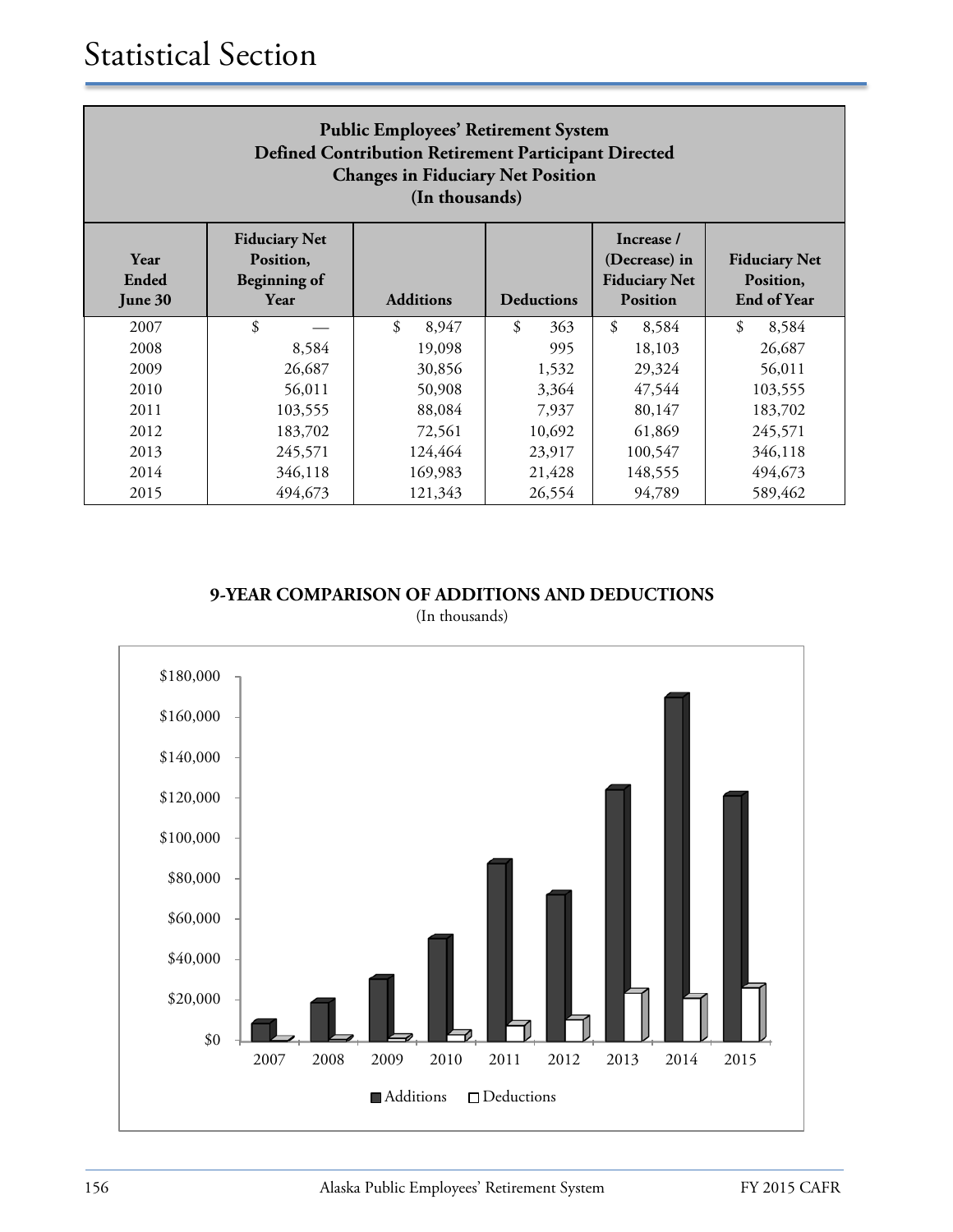| <b>Public Employees' Retirement System</b><br>Defined Contribution Retirement Occupational Death & Disability - All Other<br><b>Changes in Fiduciary Net Position</b><br>(In thousands) |                                                                        |                                                         |     |           |           |  |  |
|-----------------------------------------------------------------------------------------------------------------------------------------------------------------------------------------|------------------------------------------------------------------------|---------------------------------------------------------|-----|-----------|-----------|--|--|
| Year<br>Ended<br>June 30                                                                                                                                                                | Increase /<br>(Decrease) in<br><b>Fiduciary Net</b><br><b>Position</b> | <b>Fiduciary Net</b><br>Position,<br><b>End of Year</b> |     |           |           |  |  |
| 2007                                                                                                                                                                                    | \$                                                                     | \$<br>166                                               | \$  | \$<br>166 | \$<br>166 |  |  |
| 2008                                                                                                                                                                                    | 166                                                                    | 807                                                     |     | 807       | 973       |  |  |
| 2009                                                                                                                                                                                    | 973                                                                    | 1,173                                                   |     | 1,173     | 2,146     |  |  |
| 2010                                                                                                                                                                                    | 2,146                                                                  | 1,171                                                   |     | 1,171     | 3,317     |  |  |
| 2011                                                                                                                                                                                    | 3,317                                                                  | 2,034                                                   |     | 2,034     | 5,351     |  |  |
| 2012                                                                                                                                                                                    | 5,351                                                                  | 1,111                                                   |     | 1,111     | 6,462     |  |  |
| 2013                                                                                                                                                                                    | 6,462<br>1,662<br>50<br>1,612<br>8,074                                 |                                                         |     |           |           |  |  |
| 2014                                                                                                                                                                                    | 8,074                                                                  | 2,954                                                   | 77  | 2,877     | 10,951    |  |  |
| 2015                                                                                                                                                                                    | 10,951                                                                 | 2,097                                                   | 111 | 1,986     | 12,937    |  |  |

## **9-YEAR COMPARISON OF ADDITIONS AND DEDUCTIONS** (In thousands)

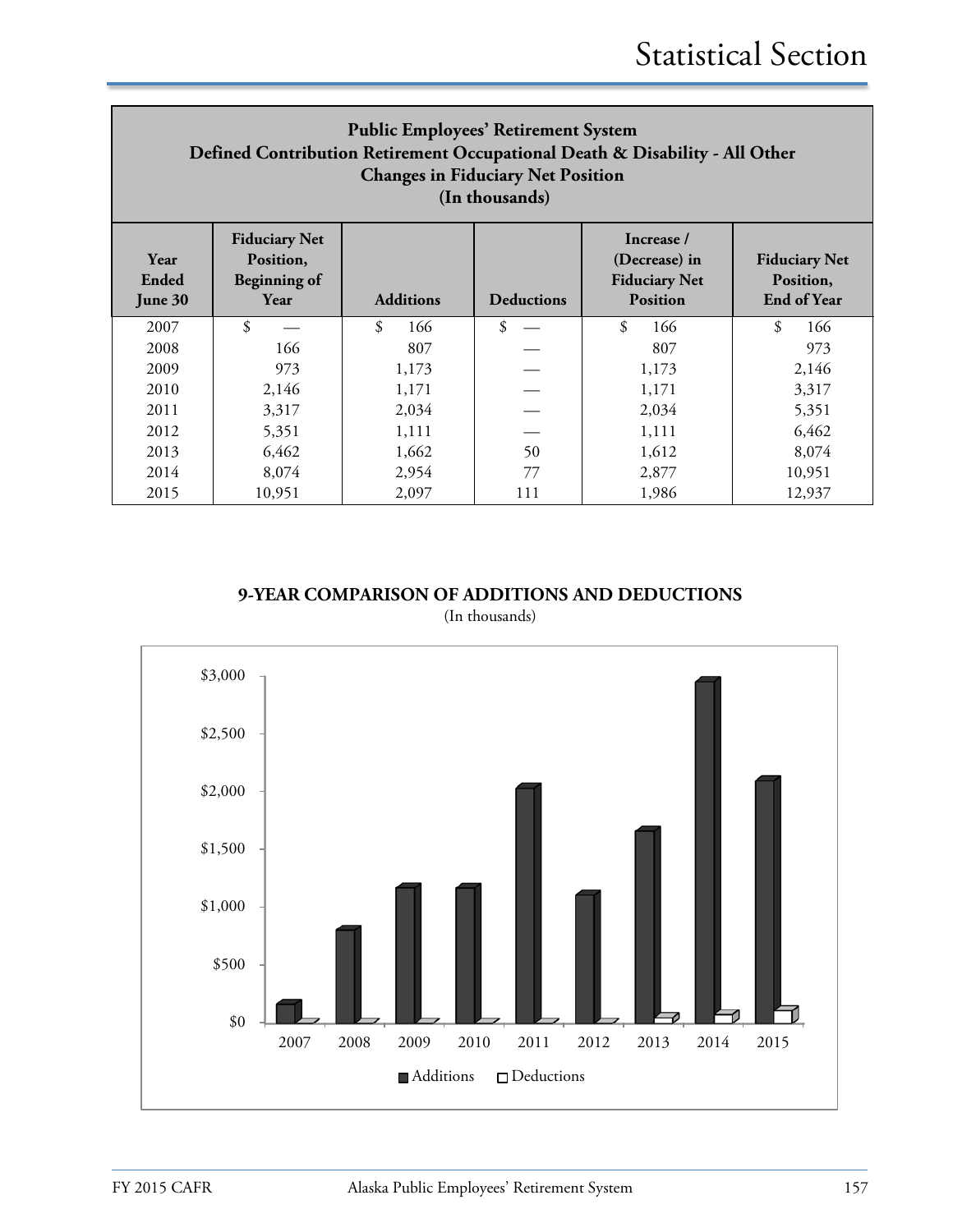| <b>Public Employees' Retirement System</b><br>Defined Contribution Retirement Occupational Death & Disability - Peace Officers & Firefighters<br><b>Changes in Fiduciary Net Position</b><br>(In thousands) |                                                                  |                  |                   |                                                                        |                                                         |  |  |
|-------------------------------------------------------------------------------------------------------------------------------------------------------------------------------------------------------------|------------------------------------------------------------------|------------------|-------------------|------------------------------------------------------------------------|---------------------------------------------------------|--|--|
| Year<br>Ended<br>June 30                                                                                                                                                                                    | <b>Fiduciary Net</b><br>Position,<br><b>Beginning of</b><br>Year | <b>Additions</b> | <b>Deductions</b> | Increase /<br>(Decrease) in<br><b>Fiduciary Net</b><br><b>Position</b> | <b>Fiduciary Net</b><br>Position,<br><b>End of Year</b> |  |  |
| 2007                                                                                                                                                                                                        | \$                                                               | \$<br>19         | \$                | \$<br>19                                                               | \$<br>19                                                |  |  |
| 2008                                                                                                                                                                                                        | 19                                                               | 213              |                   | 213                                                                    | 232                                                     |  |  |
| 2009                                                                                                                                                                                                        | 232                                                              | 345              |                   | 345                                                                    | 577                                                     |  |  |
| 2010                                                                                                                                                                                                        | 577                                                              | 562              |                   | 562                                                                    | 1,139                                                   |  |  |
| 2011                                                                                                                                                                                                        | 1,139                                                            | 851              | 40                | 811                                                                    | 1,950                                                   |  |  |
| 2012                                                                                                                                                                                                        | 1,950                                                            | 636              | 47                | 590                                                                    | 2,539                                                   |  |  |
| 2013                                                                                                                                                                                                        | 2,539                                                            | 1,055            | 47                | 1,008                                                                  | 3,547                                                   |  |  |
| 2014                                                                                                                                                                                                        | 3,547                                                            | 1,731            | 47                | 1,684                                                                  | 5,231                                                   |  |  |
| 2015                                                                                                                                                                                                        | 5,231                                                            | 1,288            | 284               | 1,004                                                                  | 6,235                                                   |  |  |

## **9-YEAR COMPARISON OF ADDITIONS AND DEDUCTIONS** (In thousands)

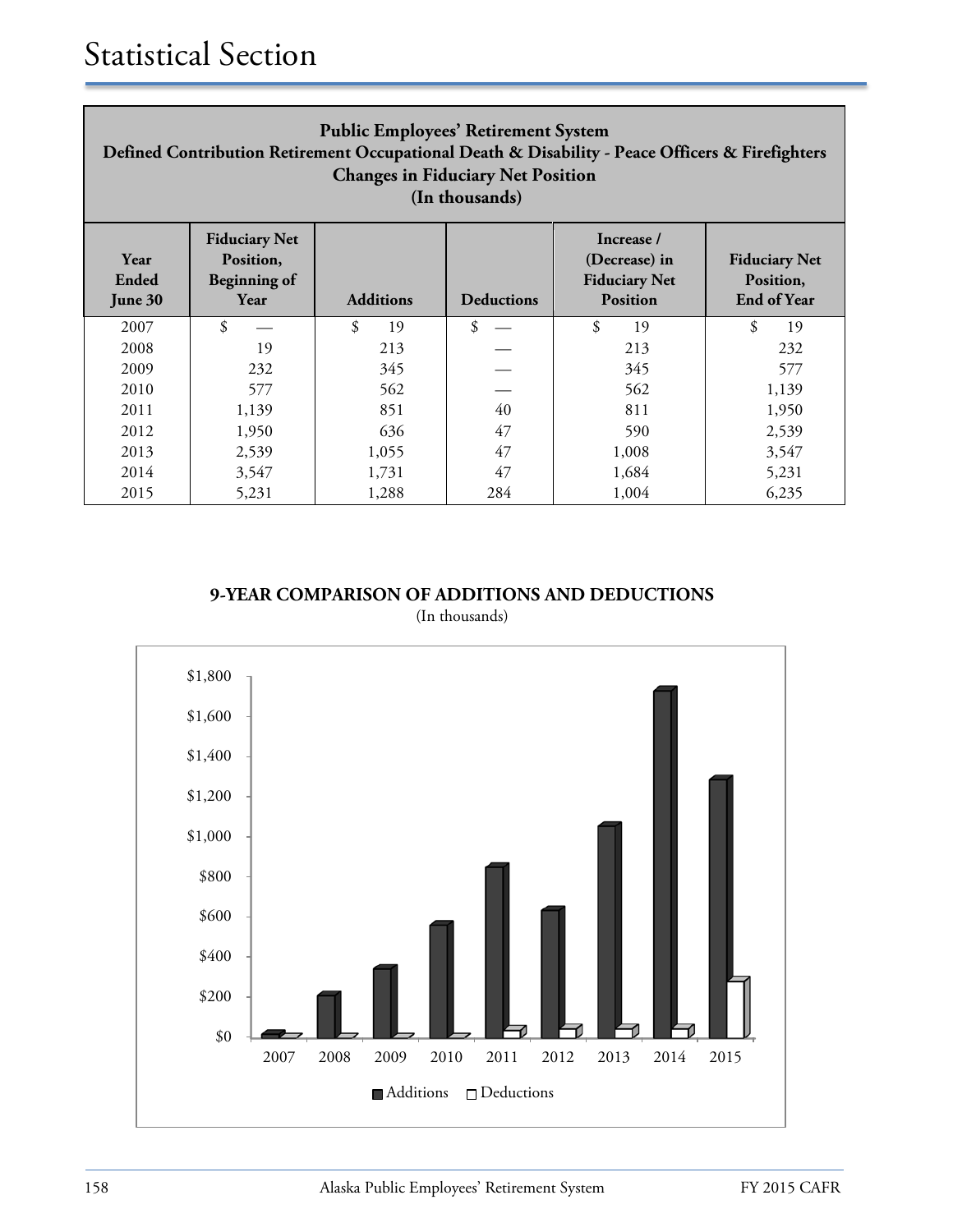| <b>Public Employees' Retirement System</b><br>Defined Contribution Retirement Retiree Medical Plan<br><b>Changes in Fiduciary Net Position</b><br>(In thousands) |                                                                                                                                                                                                                                                |                          |    |         |             |  |  |
|------------------------------------------------------------------------------------------------------------------------------------------------------------------|------------------------------------------------------------------------------------------------------------------------------------------------------------------------------------------------------------------------------------------------|--------------------------|----|---------|-------------|--|--|
| Year<br>Ended<br>June 30                                                                                                                                         | <b>Fiduciary Net</b><br>Increase /<br>(Decrease) in<br><b>Fiduciary Net</b><br>Position,<br><b>Fiduciary Net</b><br><b>Beginning of</b><br>Position,<br><b>Additions</b><br><b>End of Year</b><br><b>Deductions</b><br><b>Position</b><br>Year |                          |    |         |             |  |  |
| 2007                                                                                                                                                             | \$                                                                                                                                                                                                                                             | 1,055<br>$\mathcal{S}$   | \$ | \$1,055 | \$<br>1,055 |  |  |
| 2008                                                                                                                                                             | 1,055                                                                                                                                                                                                                                          | 1,424                    |    | 1,424   | 2,479       |  |  |
| 2009                                                                                                                                                             | 2,479                                                                                                                                                                                                                                          | 2,170                    |    | 2,170   | 4,649       |  |  |
| 2010                                                                                                                                                             | 4,649                                                                                                                                                                                                                                          | 3,429                    |    | 3,429   | 8,078       |  |  |
| 2011                                                                                                                                                             | 8,078                                                                                                                                                                                                                                          | 4,345                    |    | 4,345   | 12,423      |  |  |
| 2012                                                                                                                                                             | 12,423                                                                                                                                                                                                                                         | 3,128<br>15,551<br>3,128 |    |         |             |  |  |
| 2013                                                                                                                                                             | 15,551<br>5,235<br>10<br>20,776<br>5,225                                                                                                                                                                                                       |                          |    |         |             |  |  |
| 2014                                                                                                                                                             | 20,776                                                                                                                                                                                                                                         | 7,802                    | 10 | 7,792   | 28,568      |  |  |
| 2015                                                                                                                                                             | 28,568                                                                                                                                                                                                                                         | 15,819                   | 19 | 15,800  | 44,368      |  |  |

## **9-YEAR COMPARISON OF ADDITIONS AND DEDUCTIONS**

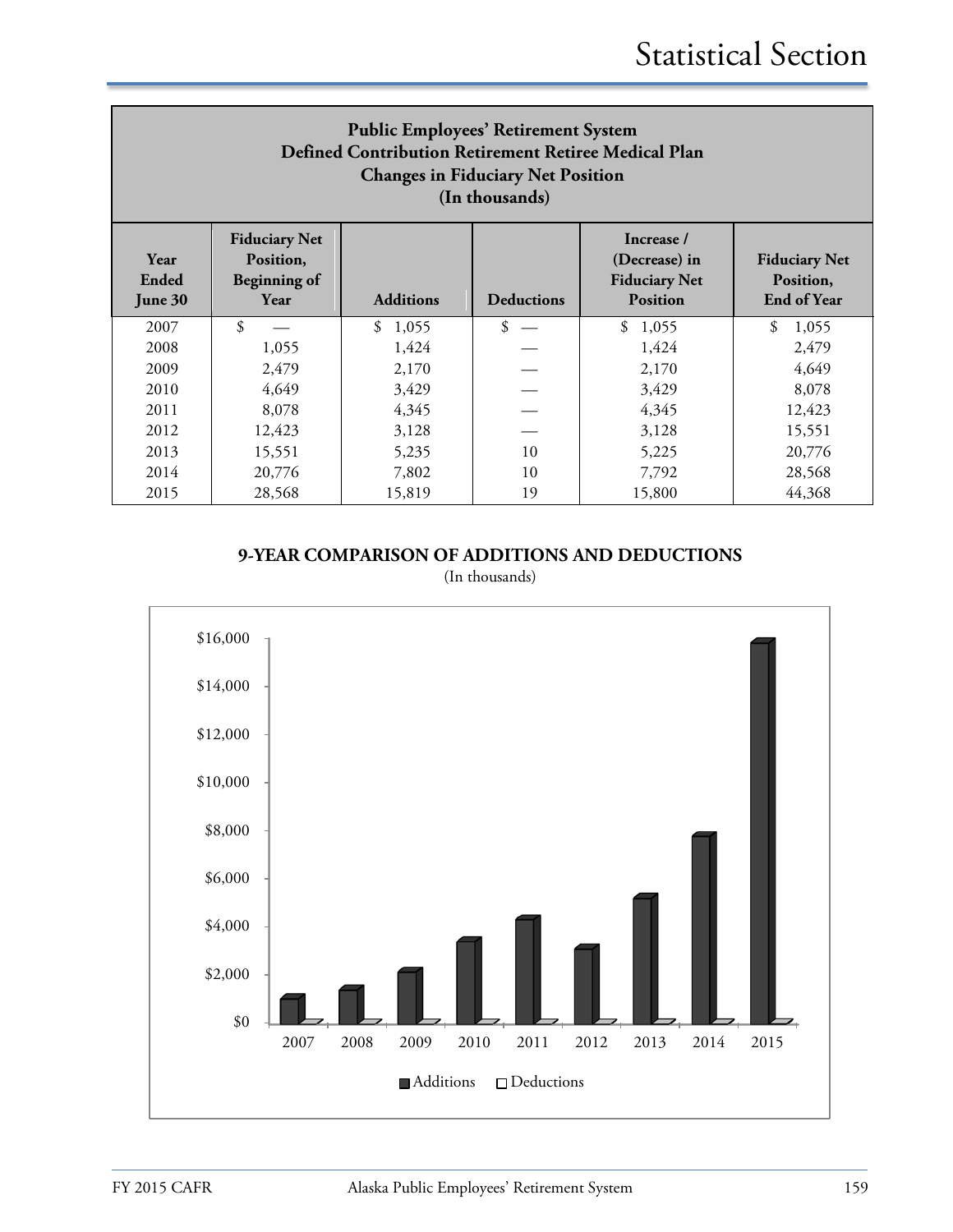| <b>Public Employees' Retirement System</b><br>Defined Contribution Retirement Health Reimbursement Arrangement<br><b>Changes in Fiduciary Net Position</b><br>(In thousands) |                                                                  |                  |                   |                                                                 |                                                         |  |  |  |
|------------------------------------------------------------------------------------------------------------------------------------------------------------------------------|------------------------------------------------------------------|------------------|-------------------|-----------------------------------------------------------------|---------------------------------------------------------|--|--|--|
| Year<br>Ended<br>June 30                                                                                                                                                     | <b>Fiduciary Net</b><br>Position,<br><b>Beginning of</b><br>Year | <b>Additions</b> | <b>Deductions</b> | Increase /<br>(Decrease) in<br><b>Fiduciary Net</b><br>Position | <b>Fiduciary Net</b><br>Position,<br><b>End of Year</b> |  |  |  |
| 2007                                                                                                                                                                         | \$                                                               | \$<br>2,536      | \$                | \$<br>2,536                                                     | \$<br>2,536                                             |  |  |  |
| 2008                                                                                                                                                                         | 2,536                                                            | 5,484            |                   | 5,484                                                           | 8,020                                                   |  |  |  |
| 2009                                                                                                                                                                         | 8,020                                                            | 8,414            |                   | 8,414                                                           | 16,434                                                  |  |  |  |
| 2010                                                                                                                                                                         | 16,434                                                           | 14,635           |                   | 14,635                                                          | 31,069                                                  |  |  |  |
| 2011                                                                                                                                                                         | 31,069                                                           | 23,625           |                   | 23,625                                                          | 54,694                                                  |  |  |  |
| 2012                                                                                                                                                                         | 54,694                                                           | 21,022           |                   | 21,022                                                          | 75,716                                                  |  |  |  |
| 2013                                                                                                                                                                         | 9<br>75,716<br>33,524<br>33,515<br>109,231                       |                  |                   |                                                                 |                                                         |  |  |  |
| 2014                                                                                                                                                                         | 109,231                                                          | 48,055           | 9                 | 48,046                                                          | 157,277                                                 |  |  |  |
| 2015                                                                                                                                                                         | 157,277                                                          | 36,239           |                   | 36,239                                                          | 193,516                                                 |  |  |  |

## **9-YEAR COMPARISON OF ADDITIONS AND DEDUCTIONS**

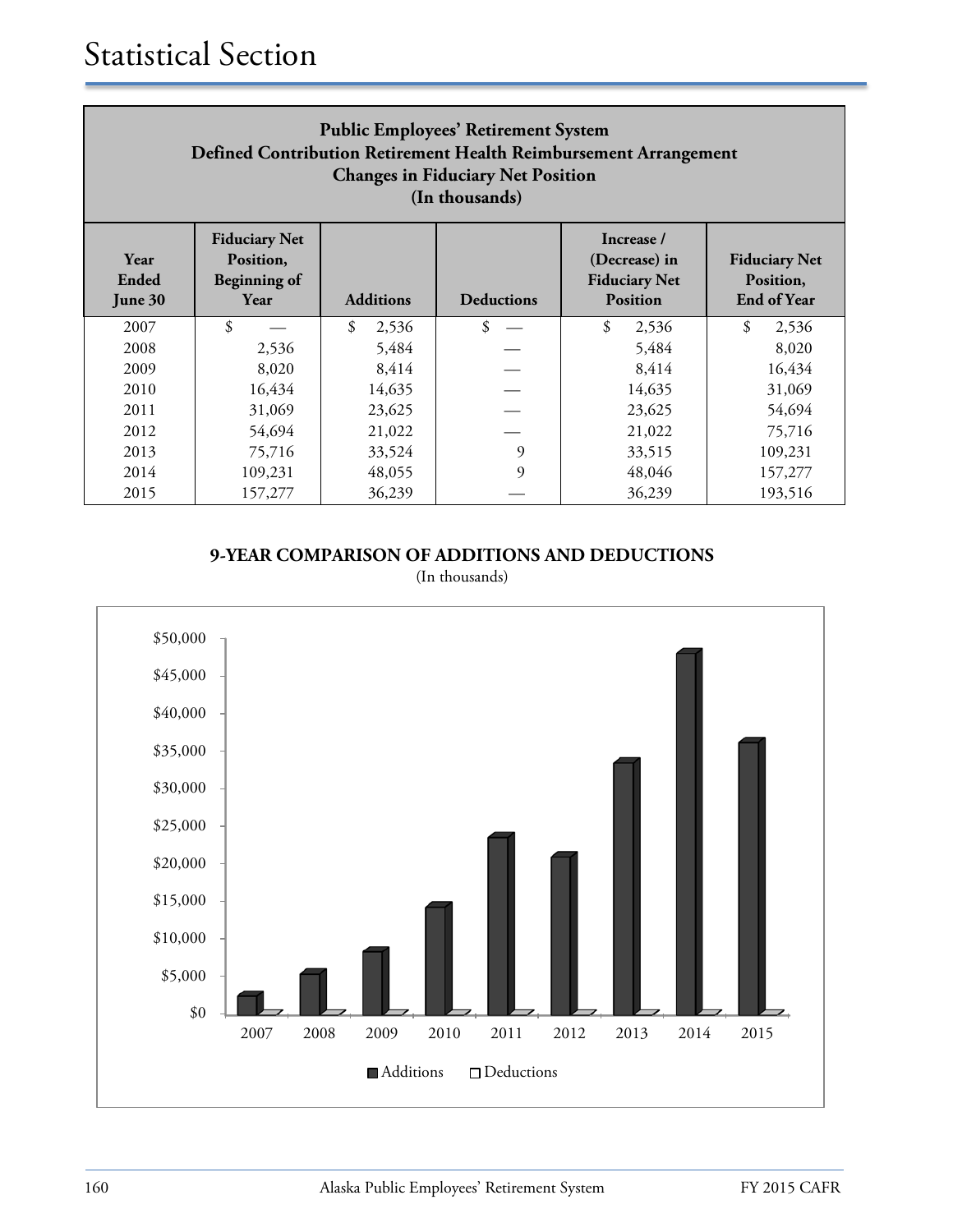| <b>Public Employees' Retirement System</b><br><b>Defined Benefit Pension</b><br><b>Additions by Source</b><br>(In thousands) |                                 |                           |                    |                                              |              |                 |  |  |
|------------------------------------------------------------------------------------------------------------------------------|---------------------------------|---------------------------|--------------------|----------------------------------------------|--------------|-----------------|--|--|
| Year<br><b>Ended</b><br>June 30                                                                                              | Plan<br>Member<br>Contributions | Employer<br>Contributions | State of<br>Alaska | <b>Net</b><br>Investment<br>Income<br>(Loss) | Other        | <b>Total</b>    |  |  |
| 2006                                                                                                                         | \$<br>119,566                   | \$<br>253,922             | \$18,427           | $\mathcal{S}$<br>974,006                     | \$<br>34,947 | 1,400,868<br>\$ |  |  |
| 2007                                                                                                                         | 121,103                         | 335,296                   | 18,582             | 1,731,393                                    | 84           | 2,206,458       |  |  |
| 2008                                                                                                                         | 120,506                         | 100,323                   | 50,875             | (315,290)                                    | 47           | (43,539)        |  |  |
| 2009                                                                                                                         | 118,815                         | 113,059                   | 79,681             | (1,671,794)                                  | 22           | (1,360,217)     |  |  |
| 2010                                                                                                                         | 123,066                         | 142,157                   | 44,460             | 506,043                                      | 105          | 815,831         |  |  |
| 2011                                                                                                                         | 116,270                         | 139,075                   | 65,187             | 1,099,713                                    | 97           | 1,420,342       |  |  |
| 2012                                                                                                                         | 112,703                         | 182,695                   | 130,912            | 1,650                                        | 35           | 427,995         |  |  |
| 2013                                                                                                                         | 110,808                         | 179,976                   | 164,087            | 738,656                                      | 28           | 1,193,555       |  |  |
| 2014                                                                                                                         | 106,565                         | 206,204                   | 176,794            | 1,207,484                                    | 49           | 1,697,096       |  |  |
| 2015                                                                                                                         | 100,036                         | 226,136                   | 1,000,000          | 253,311                                      | 36           | 1,579,519       |  |  |

(In thousands)

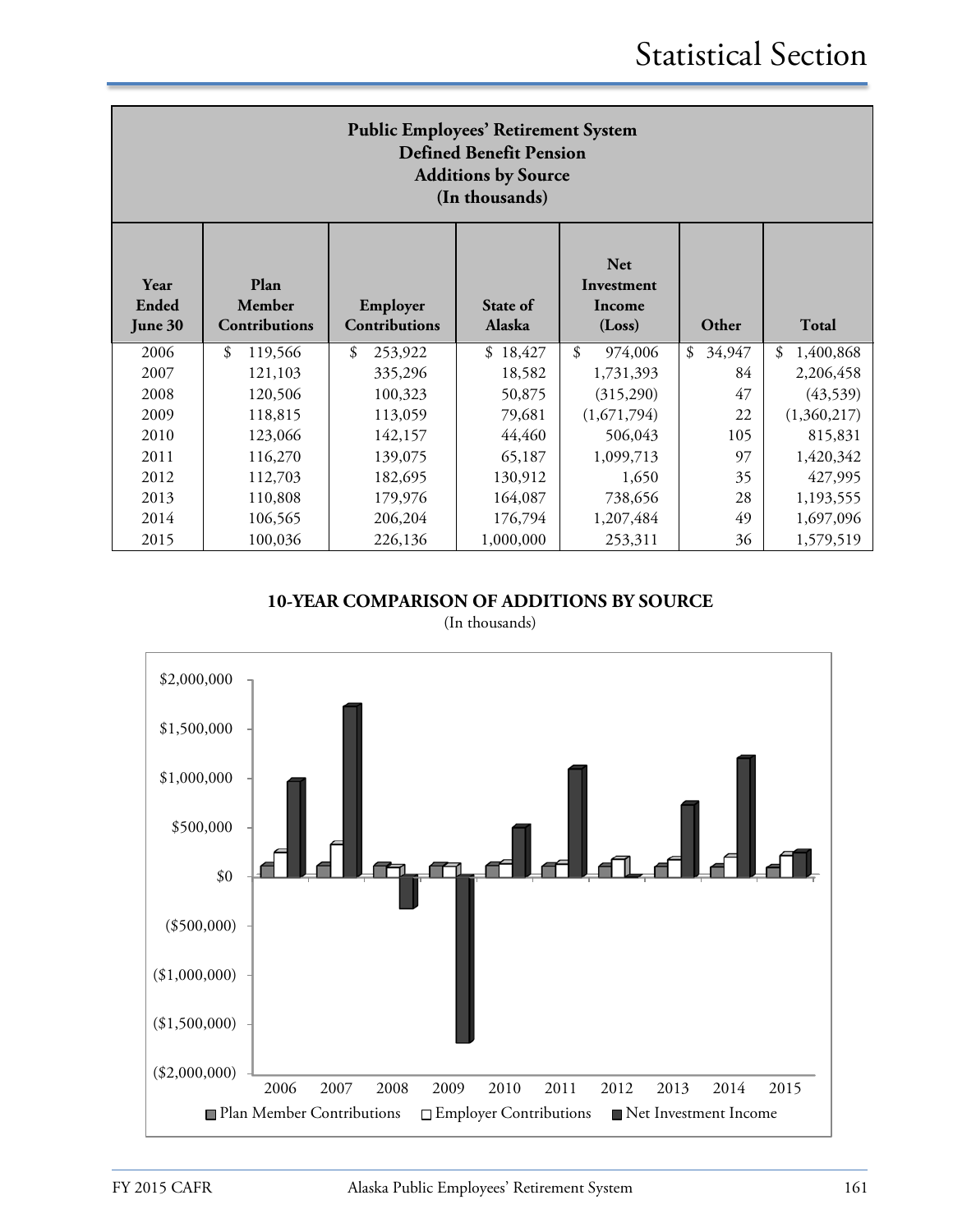| <b>Public Employees' Retirement System</b><br>Defined Benefit Alaska Retiree Healthcare Trust<br><b>Additions by Source</b><br>(In thousands)                                                                       |           |           |           |            |             |         |             |  |  |
|---------------------------------------------------------------------------------------------------------------------------------------------------------------------------------------------------------------------|-----------|-----------|-----------|------------|-------------|---------|-------------|--|--|
| <b>Net</b><br>Plan<br>Year<br>Investment<br>Ended<br>Member<br>Employer<br>State of<br><b>Net</b><br>Income<br><b>Contributions</b><br>Total<br>Alaska<br>Other<br>June 30<br>Premiums<br>(Loss)<br><b>Transfer</b> |           |           |           |            |             |         |             |  |  |
| 2008                                                                                                                                                                                                                | \$<br>474 | \$263,755 | \$134,125 | \$(18,803) | \$3,490,576 | \$      | \$3,870,127 |  |  |
| 2009                                                                                                                                                                                                                | 523       | 266,481   | 161,919   | (512,999)  |             | 8,758   | (75,318)    |  |  |
| 2010                                                                                                                                                                                                                | 475       | 250,190   | 63,493    | 372,712    |             | 456,391 | 1,143,261   |  |  |
| 2011                                                                                                                                                                                                                | 557       | 261,534   | 100,654   | 871,221    |             | 12,650  | 1,246,616   |  |  |
| 2012                                                                                                                                                                                                                | 627       | 223,243   | 111,698   | 31,815     |             | 31,889  | 399,272     |  |  |
| 2013                                                                                                                                                                                                                | 635       | 229,990   | 143,215   | 652,118    |             | 10,436  | 1,036,394   |  |  |
| 2014                                                                                                                                                                                                                | 717       | 204,779   | 135,679   | 1,092,212  |             | 17,368  | 1,450,755   |  |  |
| 2015                                                                                                                                                                                                                | 656       | 171,028   |           | 206,713    |             | 46,983  | 425,380     |  |  |

(In thousands)

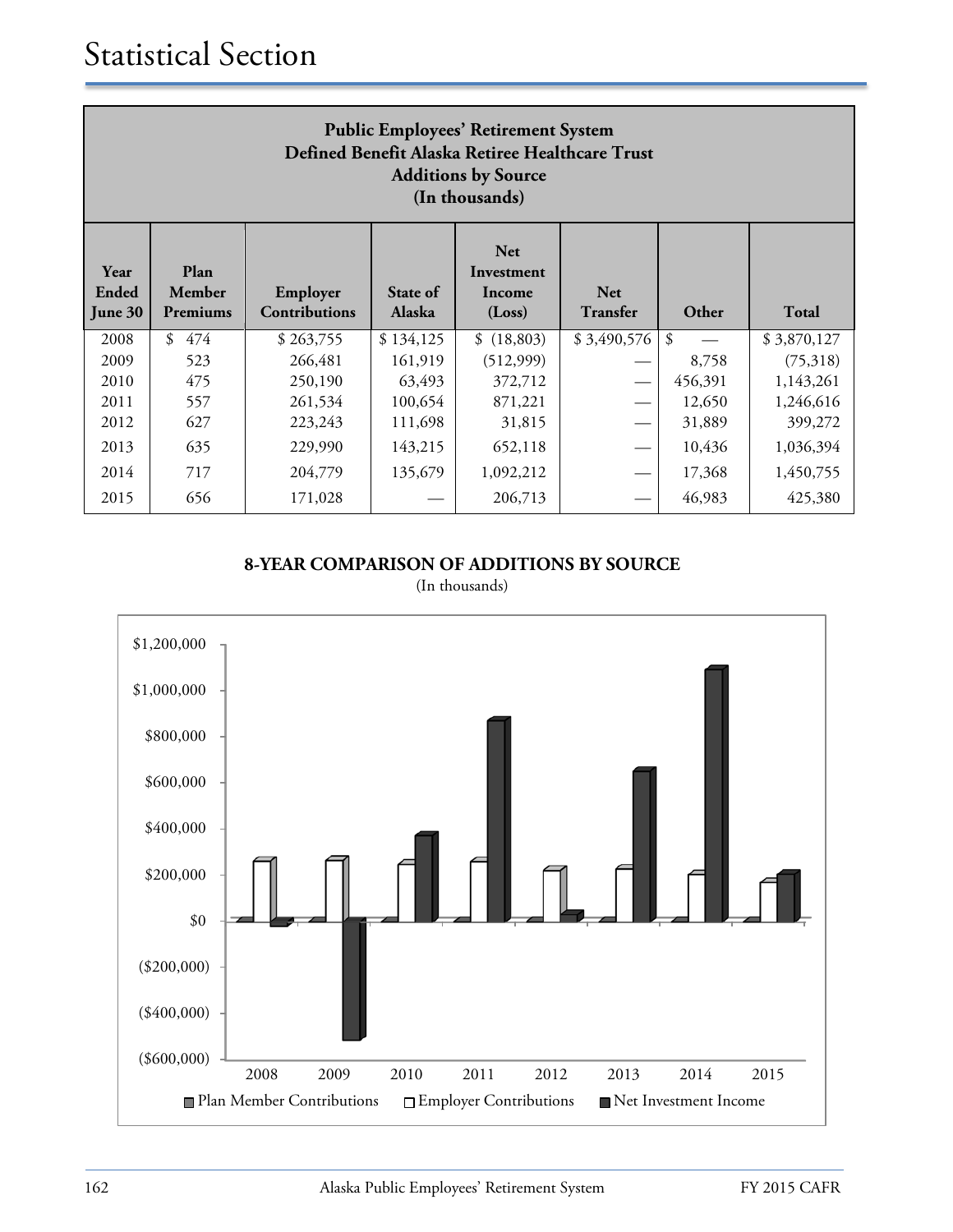| <b>Public Employees' Retirement System</b><br>Defined Contribution Retirement Participant Directed<br><b>Additions by Source</b><br>(In thousands) |                                                                                                                                       |             |           |    |             |  |  |  |
|----------------------------------------------------------------------------------------------------------------------------------------------------|---------------------------------------------------------------------------------------------------------------------------------------|-------------|-----------|----|-------------|--|--|--|
| Year<br>Ended<br>June 30                                                                                                                           | <b>Net</b><br>Plan<br>Investment<br>Member<br>Employer<br>Income<br><b>Contributions</b><br>Contributions<br>Total<br>Other<br>(Loss) |             |           |    |             |  |  |  |
| 2007                                                                                                                                               | \$<br>5,175                                                                                                                           | \$<br>3,413 | \$<br>359 | \$ | \$<br>8,947 |  |  |  |
| 2008                                                                                                                                               | 13,171                                                                                                                                | 8,221       | (2,294)   |    | 19,098      |  |  |  |
| 2009                                                                                                                                               | 21,735                                                                                                                                | 13,470      | (4,349)   |    | 30,856      |  |  |  |
| 2010                                                                                                                                               | 29,246                                                                                                                                | 18,258      | 3,404     |    | 50,908      |  |  |  |
| 2011                                                                                                                                               | 36,831                                                                                                                                | 22,976      | 28,264    | 13 | 88,084      |  |  |  |
| 2012                                                                                                                                               | 44,903                                                                                                                                | 27,938      | (280)     |    | 72,561      |  |  |  |
| 2013                                                                                                                                               | 29,519<br>4<br>124,464<br>53,843<br>41,098                                                                                            |             |           |    |             |  |  |  |
| 2014                                                                                                                                               | 61,989                                                                                                                                | 33,942      | 74,031    | 21 | 169,983     |  |  |  |
| 2015                                                                                                                                               | 70,462                                                                                                                                | 38,949      | 11,931    |    | 121,343     |  |  |  |

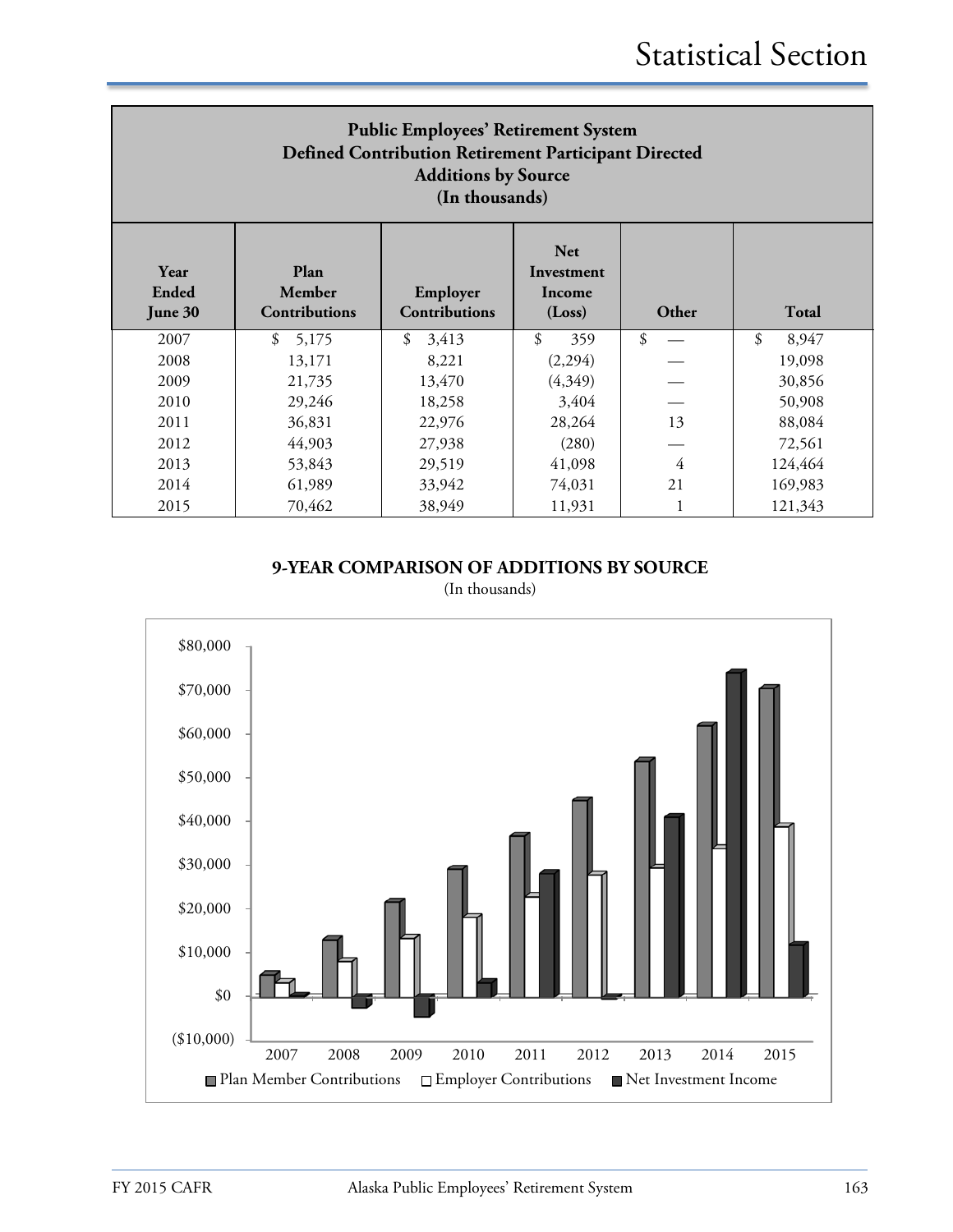| <b>Public Employees' Retirement System</b><br>Defined Contribution Retirement Occupational Death & Disability - All Other<br><b>Additions by Source</b><br>(In thousands) |                                  |                                           |                      |  |  |  |  |
|---------------------------------------------------------------------------------------------------------------------------------------------------------------------------|----------------------------------|-------------------------------------------|----------------------|--|--|--|--|
| Plan<br>Ended<br>June 30                                                                                                                                                  | Employer<br><b>Contributions</b> | <b>Net Investment</b><br>Income<br>(Loss) | <b>Total</b>         |  |  |  |  |
| 2007                                                                                                                                                                      | \$<br>162                        | \$<br>4                                   | $\mathcal{S}$<br>166 |  |  |  |  |
| 2008                                                                                                                                                                      | 847                              | (40)                                      | 807                  |  |  |  |  |
| 2009                                                                                                                                                                      | 1,390                            | (217)                                     | 1,173                |  |  |  |  |
| 2010                                                                                                                                                                      | 980                              | 191                                       | 1,171                |  |  |  |  |
| 2011                                                                                                                                                                      | 1,275                            | 759                                       | 2,034                |  |  |  |  |
| 2012                                                                                                                                                                      | 1,000                            | 111                                       | 1,111                |  |  |  |  |
| 2013                                                                                                                                                                      | 834                              | 828                                       | 1,662                |  |  |  |  |
| 2014                                                                                                                                                                      | 1,371                            | 1,583                                     | 2,954                |  |  |  |  |
| 2015                                                                                                                                                                      | 1,709                            | 388                                       | 2,097                |  |  |  |  |

**9-YEAR COMPARISON OF ADDITIONS BY SOURCE**

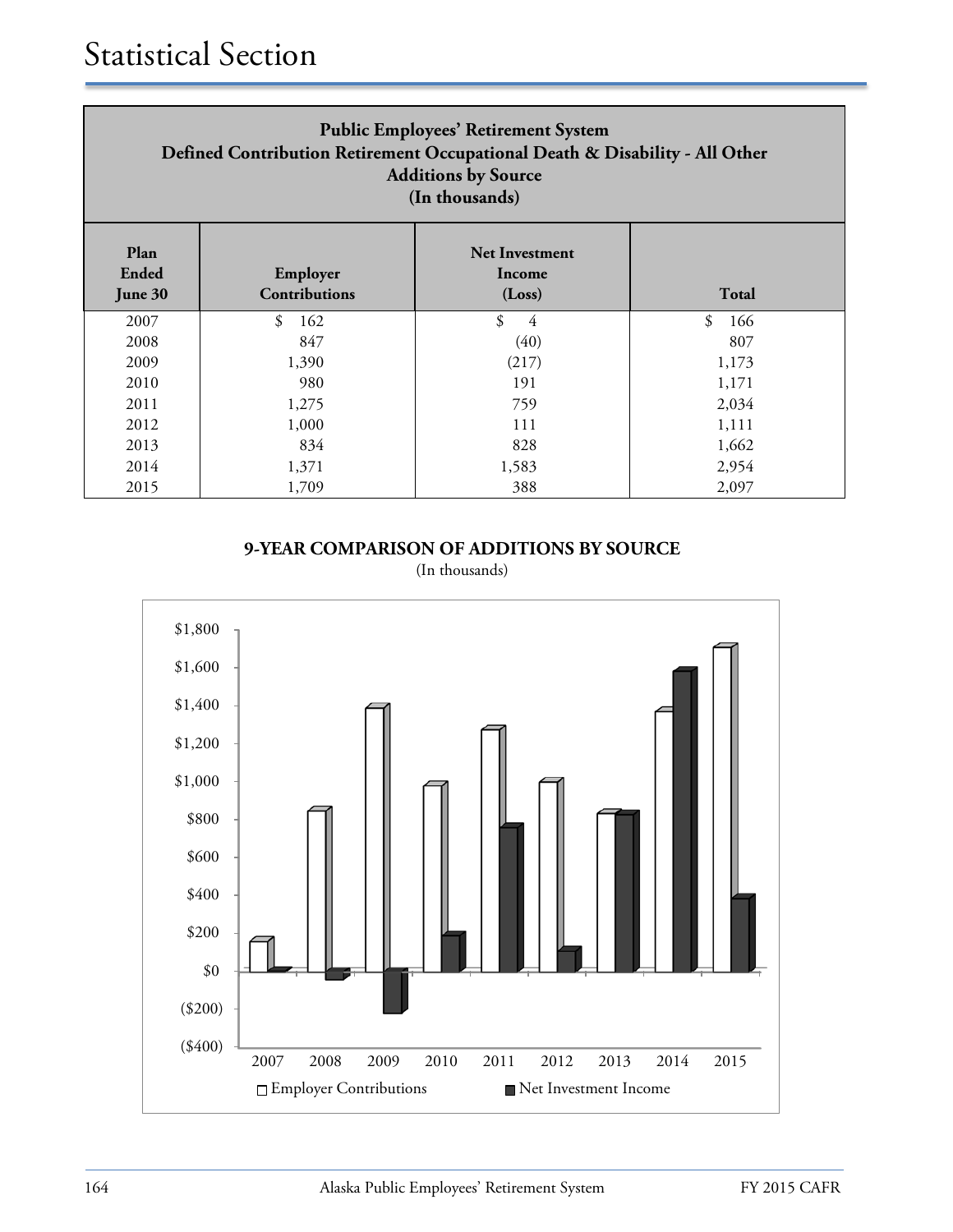| <b>Public Employees' Retirement System</b><br>Defined Contribution Retirement Occupational Death & Disability - Peace Officers & Firefighters<br><b>Additions by Source</b><br>(In thousands) |    |          |      |          |  |  |  |
|-----------------------------------------------------------------------------------------------------------------------------------------------------------------------------------------------|----|----------|------|----------|--|--|--|
| Plan<br><b>Net Investment</b><br>Ended<br><b>Plan Member</b><br>Employer<br>Income<br><b>Contributions</b><br><b>Contributions</b><br>(Loss)<br>Total<br>June 30                              |    |          |      |          |  |  |  |
| 2007                                                                                                                                                                                          | \$ | \$<br>19 | \$   | \$<br>19 |  |  |  |
| 2008                                                                                                                                                                                          |    | 216      | (3)  | 213      |  |  |  |
| 2009                                                                                                                                                                                          |    | 397      | (52) | 345      |  |  |  |
| 2010                                                                                                                                                                                          |    | 515      | 47   | 562      |  |  |  |
| 2011                                                                                                                                                                                          | 6  | 577      | 268  | 851      |  |  |  |
| 2012                                                                                                                                                                                          | 8  | 582      | 47   | 637      |  |  |  |
| 2013                                                                                                                                                                                          | 8  | 707      | 340  | 1,055    |  |  |  |
| 2014                                                                                                                                                                                          | 8  | 1,001    | 722  | 1,731    |  |  |  |
| 2015                                                                                                                                                                                          | 14 | 1,081    | 193  | 1,288    |  |  |  |

**9-YEAR COMPARISON OF ADDITIONS BY SOURCE**

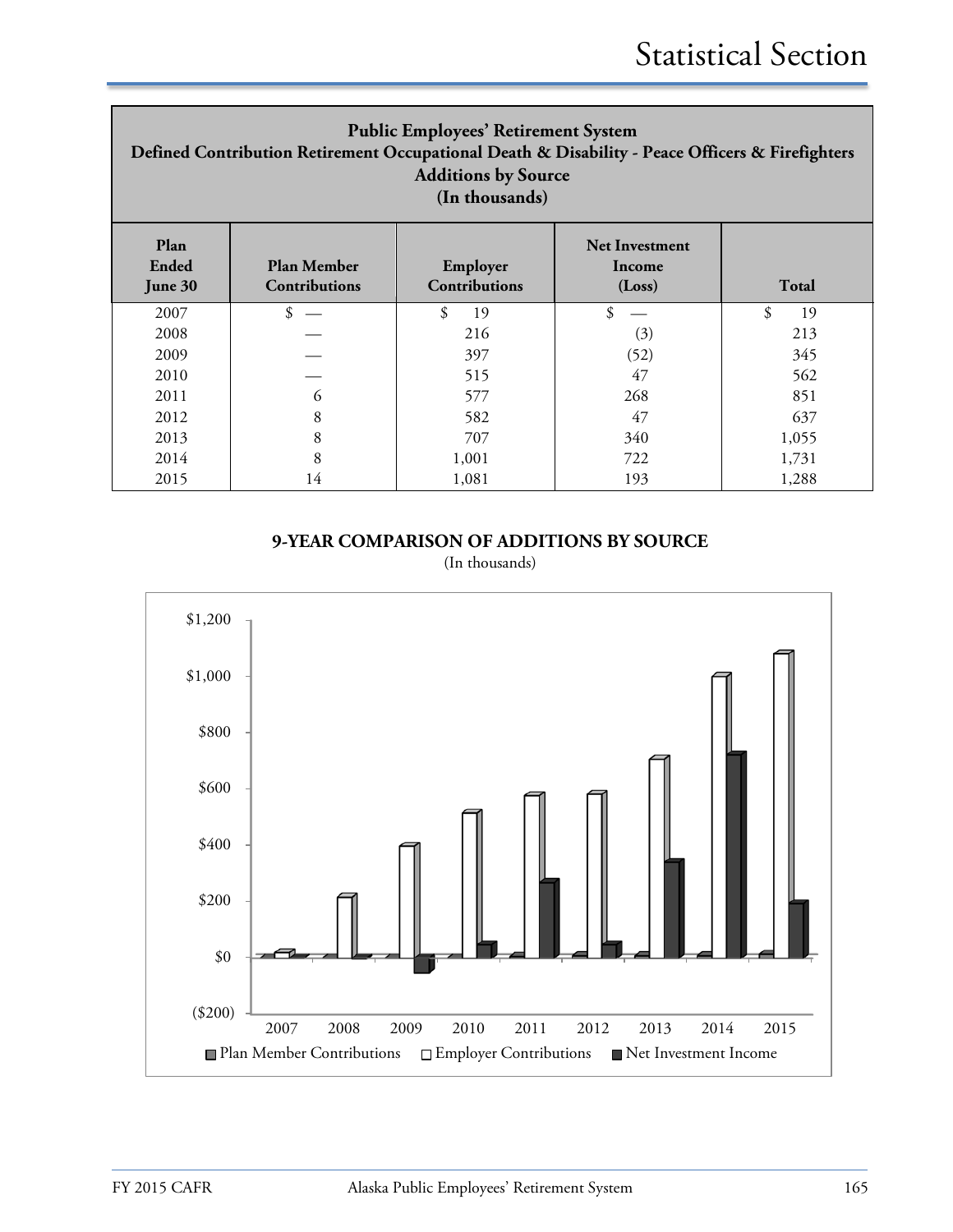| <b>Public Employees' Retirement System</b><br>Defined Contribution Retirement Retiree Medical Plan<br><b>Additions by Source</b><br>(In thousands) |         |          |         |  |  |  |
|----------------------------------------------------------------------------------------------------------------------------------------------------|---------|----------|---------|--|--|--|
| Plan<br><b>Net Investment</b><br>Ended<br>Employer<br>Income<br><b>Contributions</b><br><b>Total</b><br>(Loss)<br>June 30                          |         |          |         |  |  |  |
| 2007                                                                                                                                               | \$1,028 | \$<br>27 | \$1,055 |  |  |  |
| 2008                                                                                                                                               | 1,561   | (137)    | 1,424   |  |  |  |
| 2009                                                                                                                                               | 2,667   | (497)    | 2,170   |  |  |  |
| 2010                                                                                                                                               | 3,031   | 398      | 3,429   |  |  |  |
| 2011                                                                                                                                               | 2,527   | 1,818    | 4,345   |  |  |  |
| 2012                                                                                                                                               | 2,850   | 278      | 3,128   |  |  |  |
| 2013                                                                                                                                               | 3,195   | 2,040    | 5,235   |  |  |  |
| 2014                                                                                                                                               | 3,708   | 4,094    | 7,802   |  |  |  |
| 2015                                                                                                                                               | 14,552  | 1,267    | 15,819  |  |  |  |

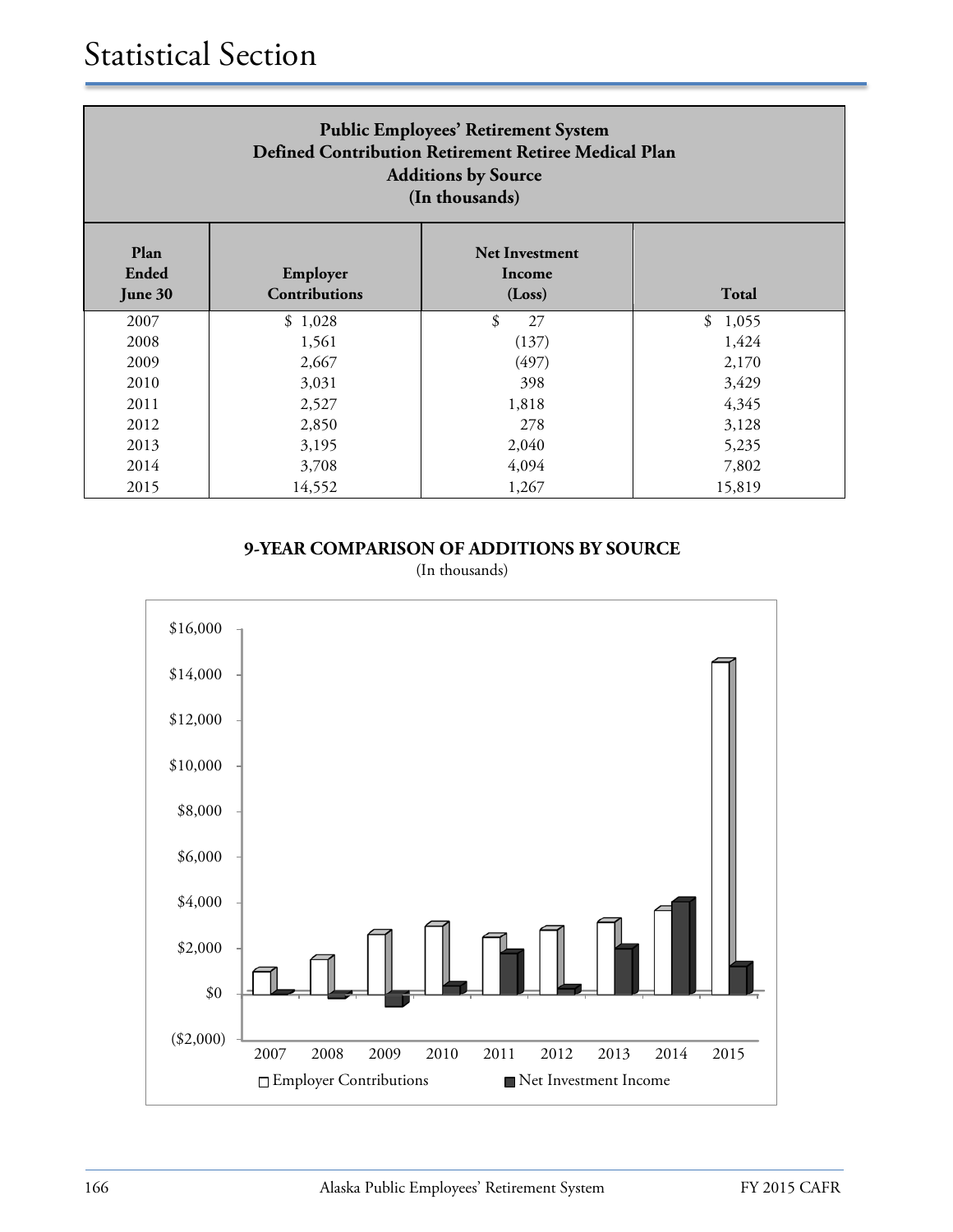| <b>Public Employees' Retirement System</b><br>Defined Contribution Retirement Health Reimbursement Arrangement<br><b>Additions by Source</b><br>(In thousands) |                                  |                                           |             |  |  |
|----------------------------------------------------------------------------------------------------------------------------------------------------------------|----------------------------------|-------------------------------------------|-------------|--|--|
| Plan<br>Ended<br>June 30                                                                                                                                       | Employer<br><b>Contributions</b> | <b>Net Investment</b><br>Income<br>(Loss) | Total       |  |  |
| 2007                                                                                                                                                           | 2,465<br>\$                      | \$<br>71                                  | \$<br>2,536 |  |  |
| 2008                                                                                                                                                           | 5,902                            | (418)                                     | 5,484       |  |  |
| 2009                                                                                                                                                           | 9,988                            | (1, 574)                                  | 8,414       |  |  |
| 2010                                                                                                                                                           | 13,304                           | 1,331                                     | 14,635      |  |  |
| 2011                                                                                                                                                           | 16,317                           | 7,308                                     | 23,625      |  |  |
| 2012                                                                                                                                                           | 19,547                           | 1,475                                     | 21,022      |  |  |
| 2013                                                                                                                                                           | 23,289                           | 10,235                                    | 33,524      |  |  |
| 2014                                                                                                                                                           | 26,128                           | 21,927                                    | 48,055      |  |  |
| 2015                                                                                                                                                           | 30,426                           | 5,813                                     | 36,239      |  |  |

**9-YEAR COMPARISON OF ADDITIONS BY SOURCE**

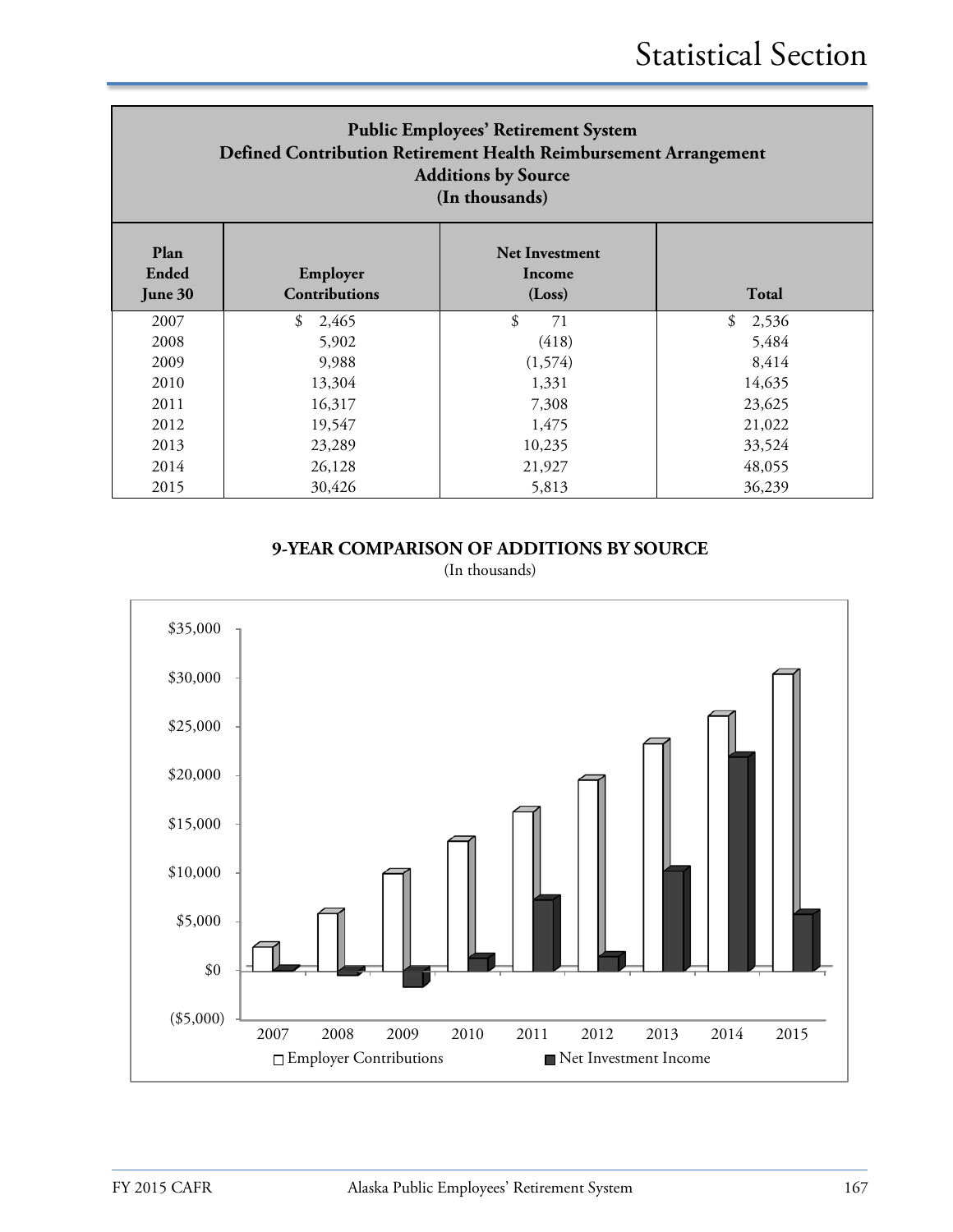| <b>Public Employees' Retirement System</b><br><b>Defined Benefit Pension</b><br><b>Deductions by Type</b><br>(In thousands)                       |           |           |          |             |           |               |  |
|---------------------------------------------------------------------------------------------------------------------------------------------------|-----------|-----------|----------|-------------|-----------|---------------|--|
| Year<br>Refunds of<br>Ended<br>Pension<br>Healthcare<br><b>Contributions</b><br>Transfer<br>Total<br>Administrative<br><b>Benefits</b><br>June 30 |           |           |          |             |           |               |  |
| 2006                                                                                                                                              | \$381,672 | \$210,613 | \$14,063 | 5,801<br>\$ | \$        | \$<br>612,149 |  |
| 2007                                                                                                                                              | 410,545   | 224,553   | 14,621   | 6,246       |           | 655,965       |  |
| 2008                                                                                                                                              | 439,123   |           | 14,333   | 6,585       | 3,490,576 | 3,950,617     |  |
| 2009                                                                                                                                              | 466,085   |           | 12,498   | 6,568       |           | 485,151       |  |
| 2010                                                                                                                                              | 496,015   |           | 12,364   | 6,365       |           | 514,744       |  |
| 2011                                                                                                                                              | 525,277   |           | 11,923   | 6,744       |           | 543,944       |  |
| 2012                                                                                                                                              | 559,977   |           | 10,906   | 6,743       |           | 577,626       |  |
| 2013                                                                                                                                              | 599,318   |           | 10,929   | 7,120       |           | 617,367       |  |
| 2014                                                                                                                                              | 640,518   |           | 11,399   | 8,223       |           | 660,140       |  |
| 2015                                                                                                                                              | 686,493   |           | 10,049   | 7,553       |           | 704,095       |  |

(In thousands)

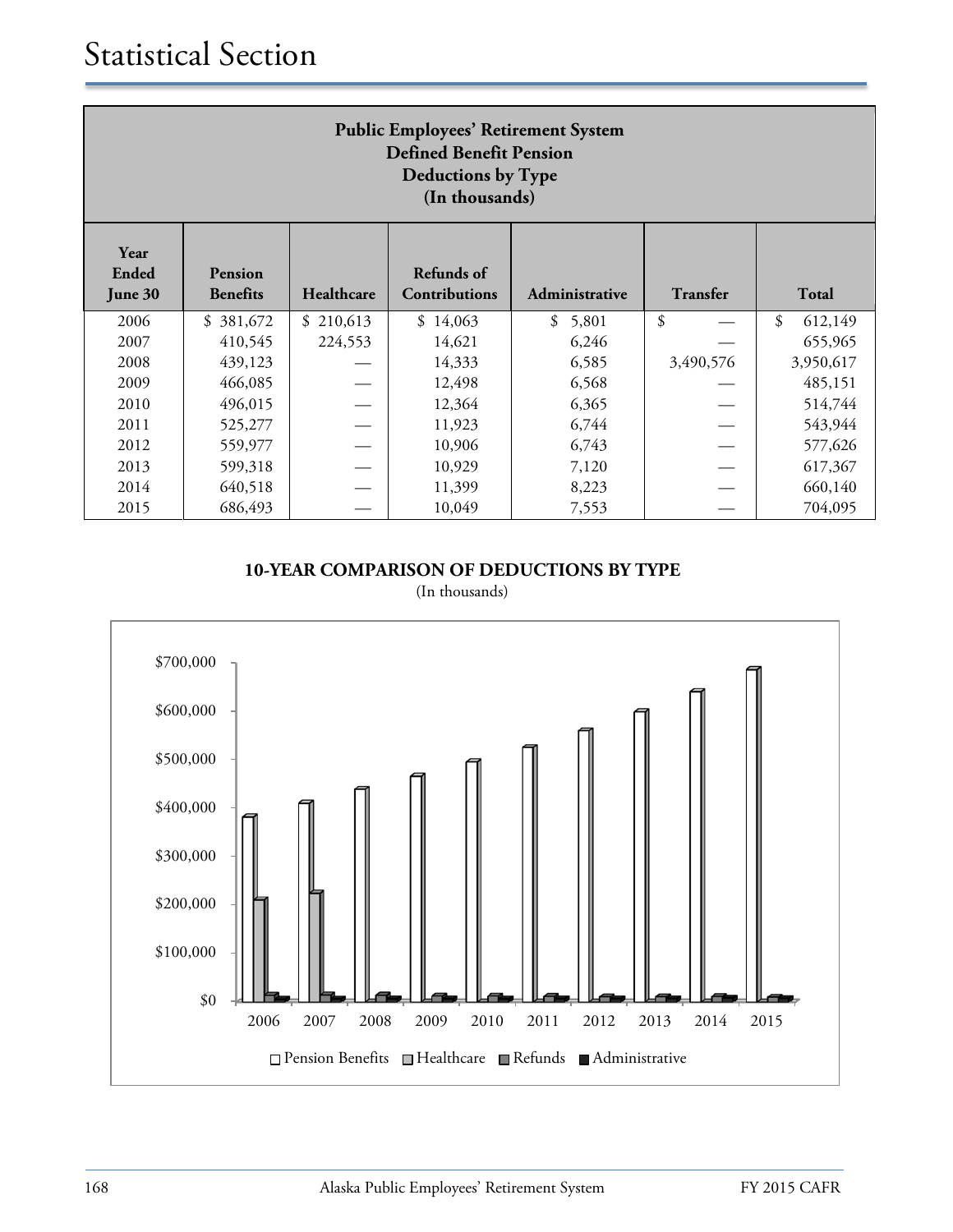| <b>Public Employees' Retirement System</b><br>Defined Benefit Alaska Retiree Healthcare Trust<br><b>Deductions by Type</b><br>(In thousands) |          |         |        |          |  |  |  |
|----------------------------------------------------------------------------------------------------------------------------------------------|----------|---------|--------|----------|--|--|--|
| Plan<br>Ended<br>Legal<br>Healthcare<br><b>Settlement Fees</b><br><b>Total</b><br>Administrative<br>June 30                                  |          |         |        |          |  |  |  |
| 2008                                                                                                                                         | \$77,074 | \$1,948 | \$     | \$79,022 |  |  |  |
| 2009                                                                                                                                         | 256,408  | 14,004  |        | 270,412  |  |  |  |
| 2010                                                                                                                                         | 312,901  | 8,226   | 86,428 | 407,555  |  |  |  |
| 2011                                                                                                                                         | 299,196  | 7,806   |        | 307,002  |  |  |  |
| 2012                                                                                                                                         | 399,923  | 8,229   |        | 348,152  |  |  |  |
| 2013                                                                                                                                         | 370,314  | 8,325   |        | 378,639  |  |  |  |
| 2014                                                                                                                                         | 355,487  | 11,679  |        | 367,166  |  |  |  |
| 2015                                                                                                                                         | 361,930  | 14,647  |        | 376,577  |  |  |  |

**8-YEAR COMPARISON OF DEDUCTIONS BY TYPE**

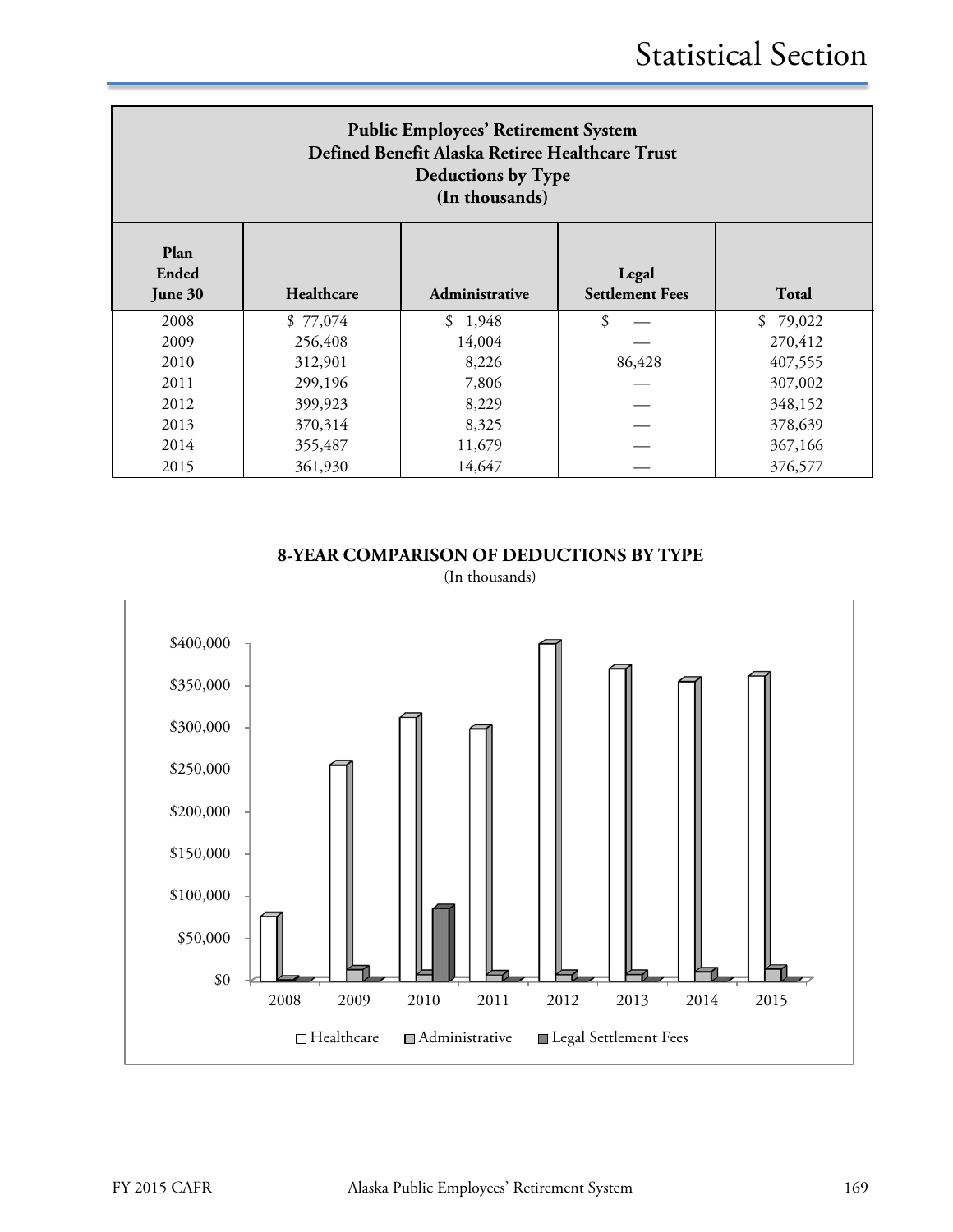| <b>Public Employees' Retirement System</b><br>Defined Contribution Retirement Participant Directed<br>Deductions by Type<br>(In thousands)            |           |          |       |           |  |  |  |
|-------------------------------------------------------------------------------------------------------------------------------------------------------|-----------|----------|-------|-----------|--|--|--|
| Plan<br>Refund of<br>Ended<br><b>Prior Year Forfeiture</b><br><b>Contributions</b><br>Administrative<br>Payable Adjustment<br><b>Total</b><br>June 30 |           |          |       |           |  |  |  |
| 2007                                                                                                                                                  | \$<br>332 | \$<br>31 | \$    | \$<br>363 |  |  |  |
| 2008                                                                                                                                                  | 826       | 169      |       | 995       |  |  |  |
| 2009                                                                                                                                                  | 1,386     | 146      |       | 1,532     |  |  |  |
| 2010                                                                                                                                                  | 3,029     | 335      |       | 3,364     |  |  |  |
| 2011                                                                                                                                                  | 6,273     | 1,664    |       | 7,937     |  |  |  |
| 2012                                                                                                                                                  | 9,230     | 1,462    |       | 10,692    |  |  |  |
| 2013                                                                                                                                                  | 12,872    | 1,879    | 9,166 | 23,917    |  |  |  |
| 2014                                                                                                                                                  | 19,104    | 2,324    |       | 21,428    |  |  |  |
| 2015                                                                                                                                                  | 24,067    | 2,487    |       | 26,554    |  |  |  |

**9-YEAR COMPARISON OF DEDUCTIONS BY TYPE**

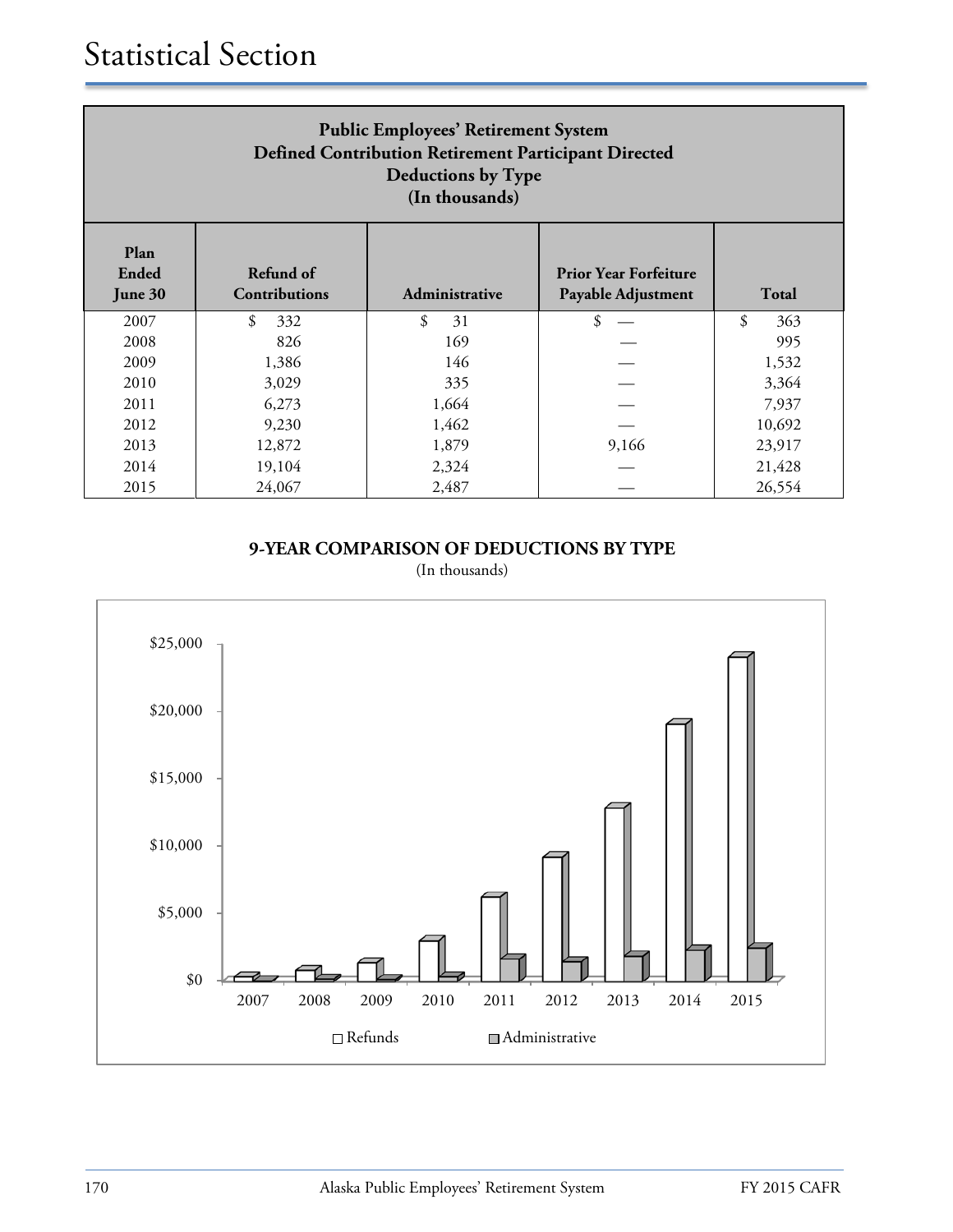| <b>Public Employees' Retirement System</b><br>Defined Contribution Retirement Occupational Death & Disability - All Other<br>Deductions by Type<br>(In thousands) |    |    |     |  |  |  |
|-------------------------------------------------------------------------------------------------------------------------------------------------------------------|----|----|-----|--|--|--|
| Plan<br><b>Ended</b><br>Pension<br><b>Benefits</b><br><b>Total</b><br>Administrative<br>June 30                                                                   |    |    |     |  |  |  |
| 2008                                                                                                                                                              | \$ | \$ | \$  |  |  |  |
| 2009                                                                                                                                                              |    |    |     |  |  |  |
| 2010                                                                                                                                                              |    |    |     |  |  |  |
| 2011                                                                                                                                                              |    |    |     |  |  |  |
| 2012                                                                                                                                                              |    |    |     |  |  |  |
| 2013                                                                                                                                                              | 50 |    |     |  |  |  |
| 2014                                                                                                                                                              | 77 |    | 77  |  |  |  |
| 2015                                                                                                                                                              | 96 | 15 | 111 |  |  |  |

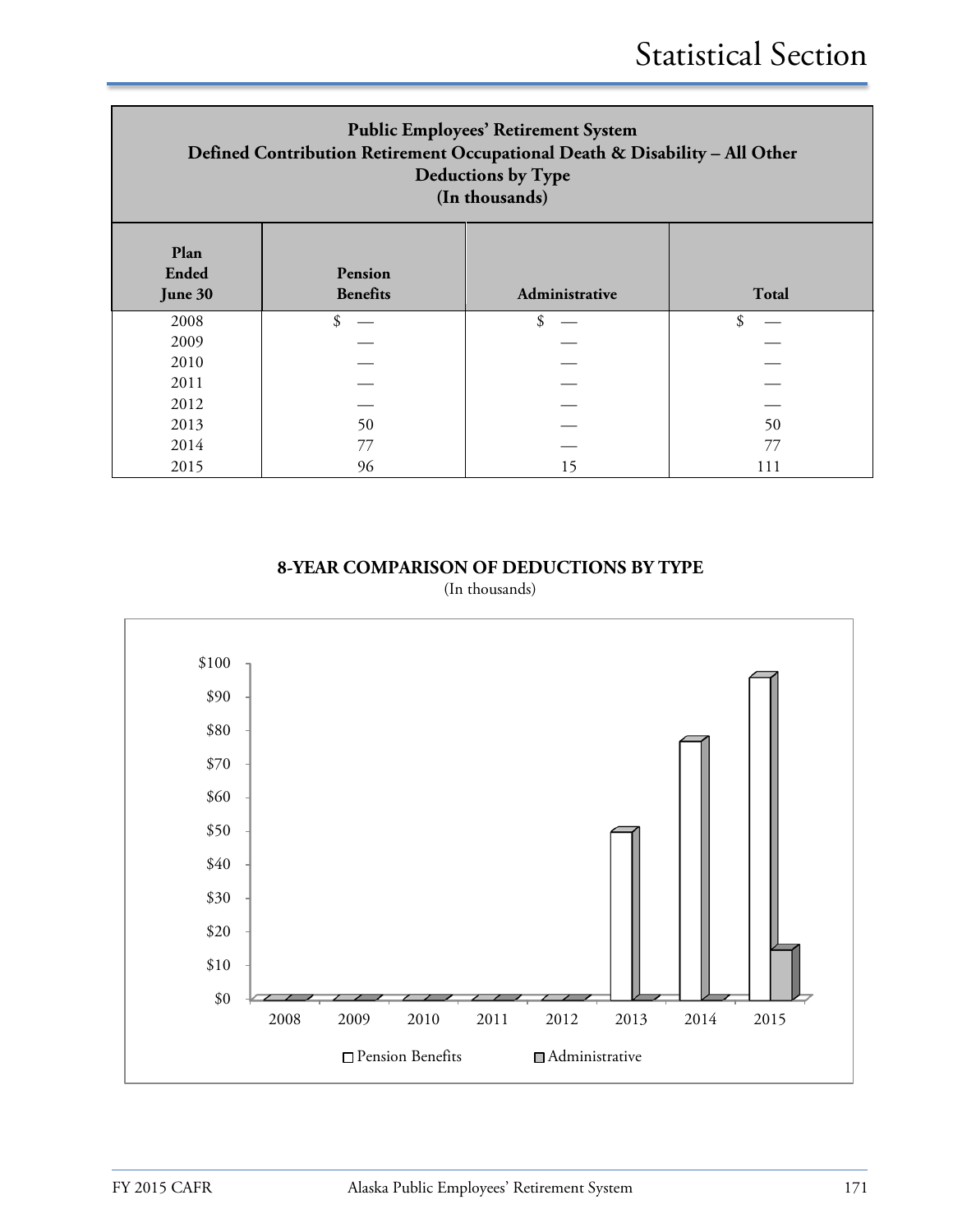| <b>Public Employees' Retirement System</b><br>Defined Contribution Retirement Occupational Death & Disability - Peace Officers & Firefighters<br><b>Deductions by Type</b><br>(In thousands) |     |    |     |  |  |  |
|----------------------------------------------------------------------------------------------------------------------------------------------------------------------------------------------|-----|----|-----|--|--|--|
| Plan<br><b>Ended</b><br>Pension<br><b>Benefits</b><br><b>Total</b><br>Administrative<br>June 30                                                                                              |     |    |     |  |  |  |
| 2008                                                                                                                                                                                         |     |    | ፍ   |  |  |  |
| 2009                                                                                                                                                                                         |     |    |     |  |  |  |
| 2010                                                                                                                                                                                         |     |    |     |  |  |  |
| 2011                                                                                                                                                                                         | 40  |    | 40  |  |  |  |
| 2012                                                                                                                                                                                         | 47  |    | 47  |  |  |  |
| 2013                                                                                                                                                                                         | 47  |    | 47  |  |  |  |
| 2014                                                                                                                                                                                         | 47  |    | 47  |  |  |  |
| 2015                                                                                                                                                                                         | 267 | 17 | 284 |  |  |  |

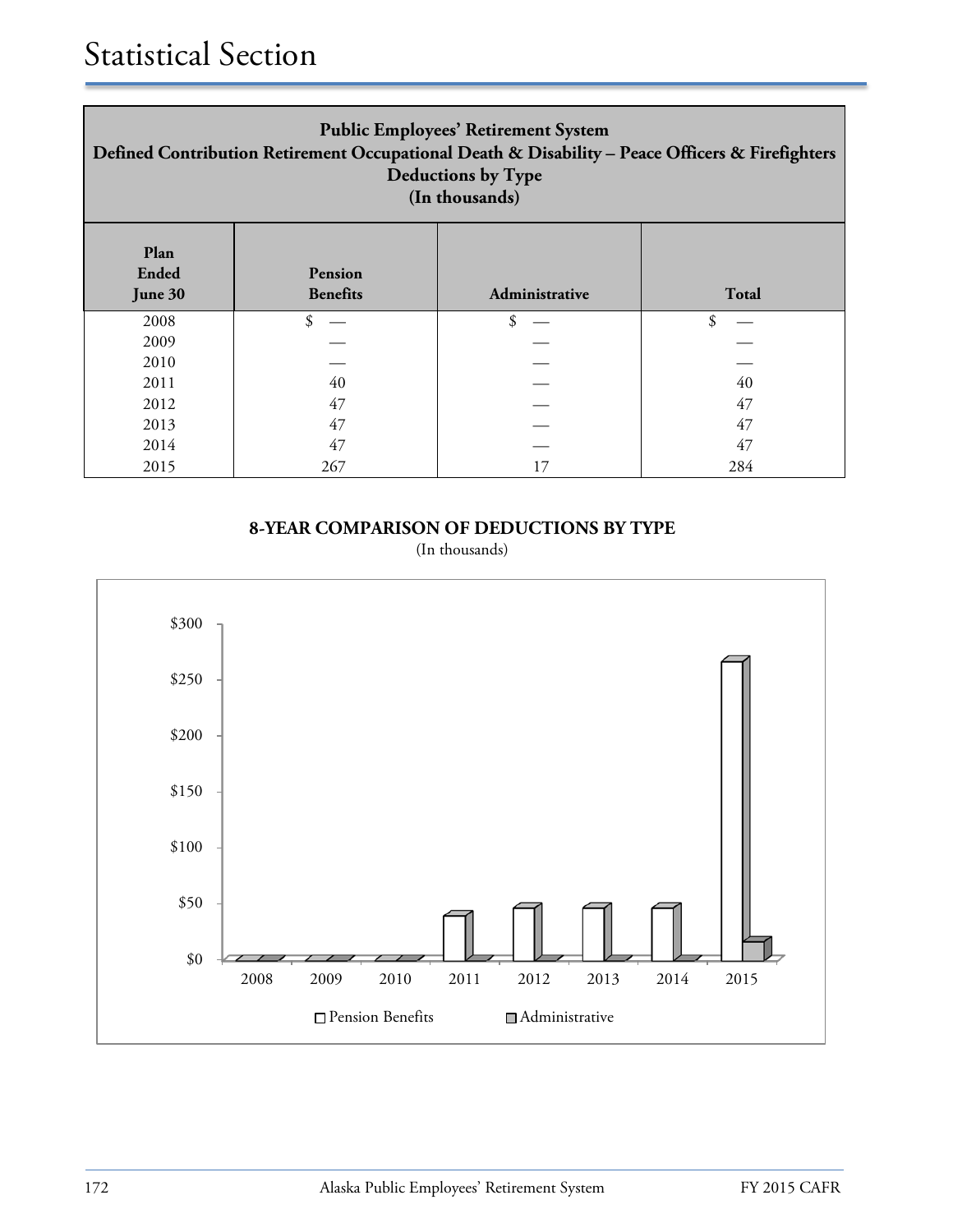| <b>Public Employees' Retirement System</b><br>Defined Contribution Retirement Retiree Medical Plan<br><b>Deductions by Type</b><br>(In thousands) |    |    |    |  |  |  |
|---------------------------------------------------------------------------------------------------------------------------------------------------|----|----|----|--|--|--|
| Plan<br><b>Ended</b><br>Healthcare<br>Administrative<br>Total<br>June 30                                                                          |    |    |    |  |  |  |
| 2008                                                                                                                                              | \$ | \$ | \$ |  |  |  |
| 2009                                                                                                                                              |    |    |    |  |  |  |
| 2010                                                                                                                                              |    |    |    |  |  |  |
| 2011                                                                                                                                              |    |    |    |  |  |  |
| 2012                                                                                                                                              |    |    |    |  |  |  |
| 2013                                                                                                                                              |    | 10 | 10 |  |  |  |
| 2014                                                                                                                                              |    | 10 | 10 |  |  |  |
| 2015                                                                                                                                              |    | 19 | 19 |  |  |  |

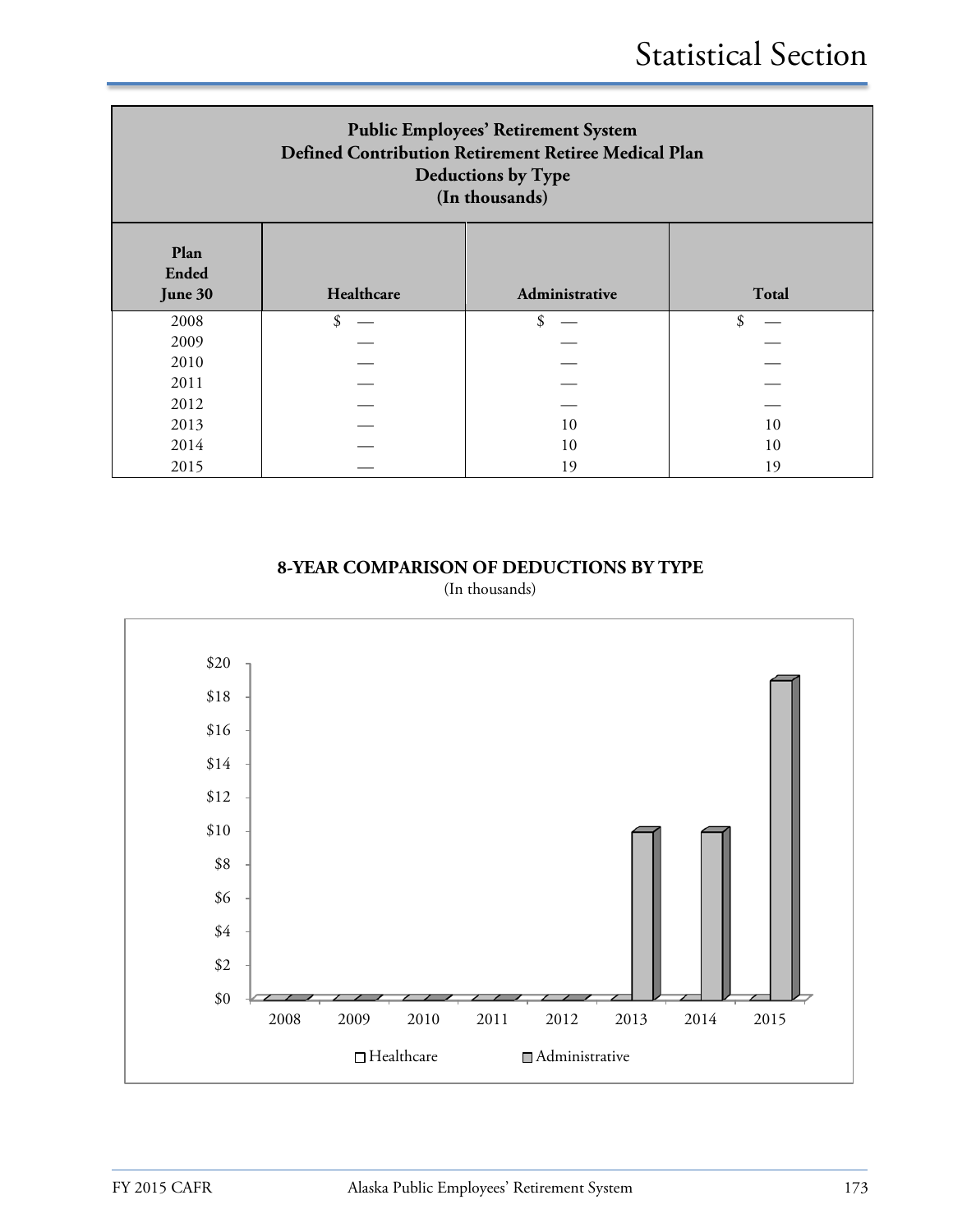| <b>Public Employees' Retirement System</b><br>Defined Contribution Retirement Healthcare Reimbursement Arrangement<br>Deductions by Type<br>(In thousands) |    |                   |    |  |  |  |
|------------------------------------------------------------------------------------------------------------------------------------------------------------|----|-------------------|----|--|--|--|
| Plan<br><b>Ended</b><br><b>Total</b><br>Healthcare<br>Administrative<br>June 30                                                                            |    |                   |    |  |  |  |
| 2008                                                                                                                                                       | \$ | \$                | \$ |  |  |  |
| 2009                                                                                                                                                       |    |                   |    |  |  |  |
| 2010                                                                                                                                                       |    |                   |    |  |  |  |
| 2011                                                                                                                                                       |    |                   |    |  |  |  |
| 2012                                                                                                                                                       |    |                   |    |  |  |  |
| 2013                                                                                                                                                       |    | <sub>Q</sub><br>9 |    |  |  |  |
| 2014                                                                                                                                                       |    |                   | q  |  |  |  |
| 2015                                                                                                                                                       |    |                   |    |  |  |  |

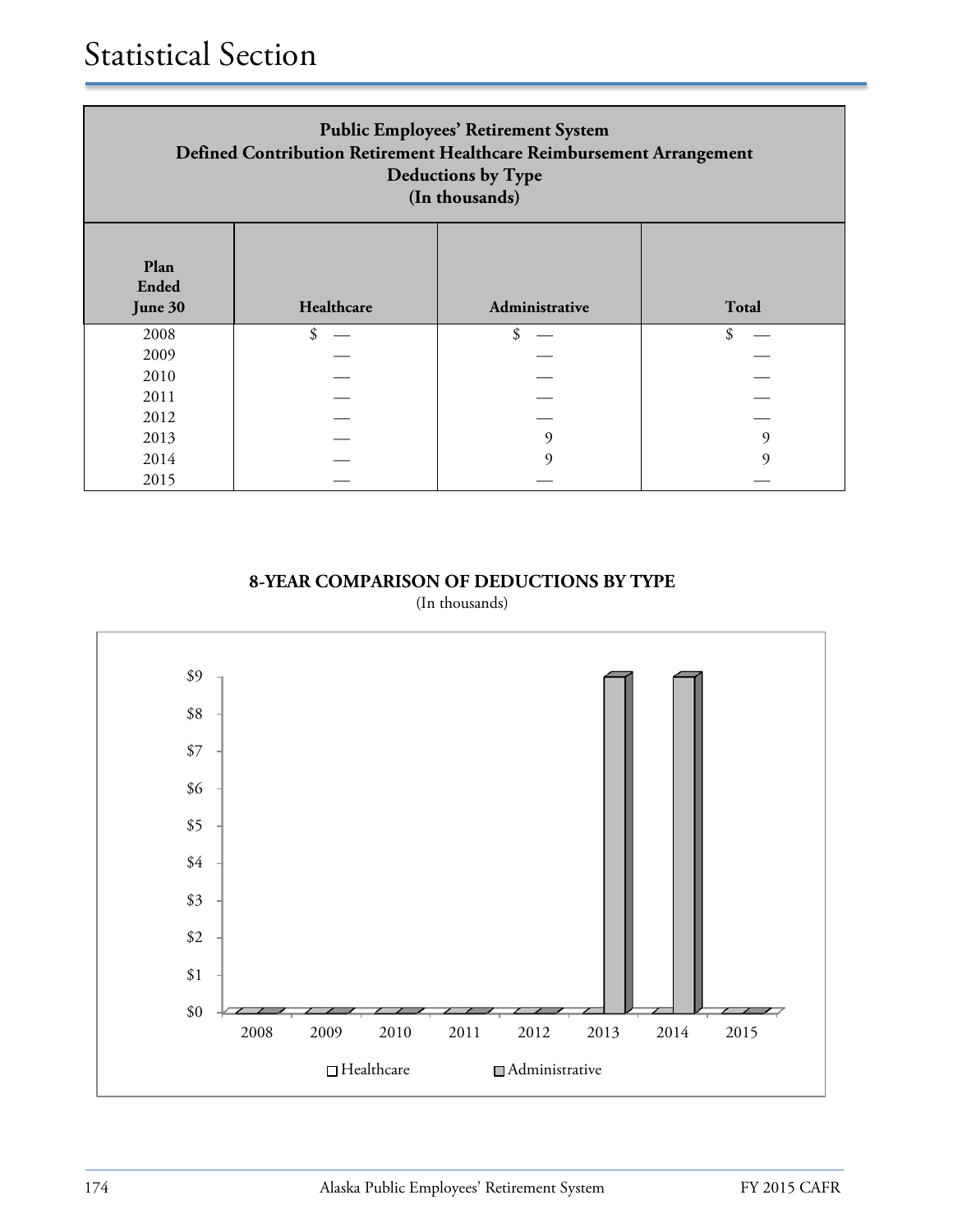| <b>Public Employees' Retirement System</b><br><b>Schedule of Average Benefit Payments</b><br><b>New Benefit Recipients</b> |                 |                  |                                  |                |                |                |                |
|----------------------------------------------------------------------------------------------------------------------------|-----------------|------------------|----------------------------------|----------------|----------------|----------------|----------------|
|                                                                                                                            |                 |                  | <b>Years of Credited Service</b> |                |                |                |                |
|                                                                                                                            | $0 - 4$         | $5 - 9$          | $10 - 14$                        | $15 - 19$      | $20 - 24$      | $25 - 29$      | $30+$          |
|                                                                                                                            |                 |                  | <b>All Others</b>                |                |                |                |                |
| Period 7/1/08 - 6/30/09:<br>Average Monthly Benefit<br>Number of Recipients                                                | \$<br>534<br>71 | \$554<br>341     | \$988<br>216                     | \$1,708<br>171 | \$2,693<br>154 | \$3,718<br>159 | \$4,723<br>47  |
| Period 7/1/09 - 6/30/10:<br>Average Monthly Benefit<br>Number of Recipients                                                | \$<br>485<br>93 | \$<br>579<br>367 | \$1,116<br>273                   | \$1,763<br>217 | \$2,674<br>218 | \$4,008<br>200 | \$5,039<br>74  |
| Period 7/1/10 - 6/30/11:<br>Average Monthly Benefit<br>Number of Recipients                                                | 409<br>\$<br>73 | \$633<br>352     | \$1,150<br>270                   | \$1,876<br>227 | \$2,690<br>172 | \$4,294<br>205 | \$5,226<br>105 |
| Period 7/1/11 - 6/30/12:<br>Average Monthly Benefit<br>Number of Recipients                                                | 407<br>\$<br>67 | \$610<br>351     | \$1,147<br>314                   | \$1,931<br>204 | \$2,805<br>208 | \$4,214<br>188 | \$5,076<br>106 |
| Period 7/1/12 - 6/30/13:<br>Average Monthly Benefit<br>Number of Recipients                                                | \$<br>414<br>59 | \$650<br>349     | \$1,179<br>365                   | \$1,925<br>257 | \$2,879<br>206 | \$4,356<br>209 | \$5,208<br>132 |
| Period 7/1/13 - 6/30/14:<br>Average Monthly Benefit<br>Number of Recipients                                                | \$<br>503<br>48 | \$700<br>347     | \$1,189<br>319                   | \$2,065<br>241 | \$3,021<br>214 | \$4,439<br>224 | \$5,490<br>121 |
|                                                                                                                            |                 |                  | Peace Officer/Firefighter        |                |                |                |                |
| Period 7/1/08 - 6/30/09:<br>Average Monthly Benefit<br>Number of Recipients                                                | \$<br>489<br>2  | \$<br>820<br>17  | 979<br>\$<br>11                  | \$2,466<br>18  | \$3,152<br>23  | \$4,213<br>7   | \$4,894<br>5   |
| Period 7/1/09 - 6/30/10:<br>Average Monthly Benefit<br>Number of Recipients                                                | \$1,902<br>4    | \$1,242<br>7     | \$1,459<br>16                    | \$2,284<br>14  | \$3,179<br>28  | \$4,527<br>14  | \$4,695<br>7   |
| Period 7/1/10 - 6/30/11:<br>Average Monthly Benefit<br>Number of Recipients                                                | \$<br>525<br>1  | \$880<br>8       | \$1,469<br>18                    | \$2,666<br>10  | \$3,743<br>24  | \$4,806<br>16  | \$5,661<br>8   |
| Period 7/1/11 - 6/30/12:<br>Average Monthly Benefit<br>Number of Recipients                                                | \$              | \$1,159<br>13    | \$1,161<br>13                    | \$3,142<br>12  | \$3,504<br>20  | \$4,673<br>17  | \$5,079        |
| Period 7/1/12 - 6/30/13:<br>Average Monthly Benefit<br>Number of Recipients                                                | \$              | \$865<br>9       | \$1,779<br>8                     | \$2,762<br>19  | \$3,793<br>31  | \$4,983<br>18  | \$4,911<br>4   |
| Period 7/1/13 - 6/30/14:<br>Average Monthly Benefit<br>Number of Recipients                                                | \$209<br>1      | \$1,423<br>9     | \$2,002<br>10                    | \$2,902<br>14  | \$4,014<br>22  | \$5,464<br>16  | \$6,299<br>7   |

"Average Monthly Benefit" includes post-retirement pension adjustments and cost-of-living increases.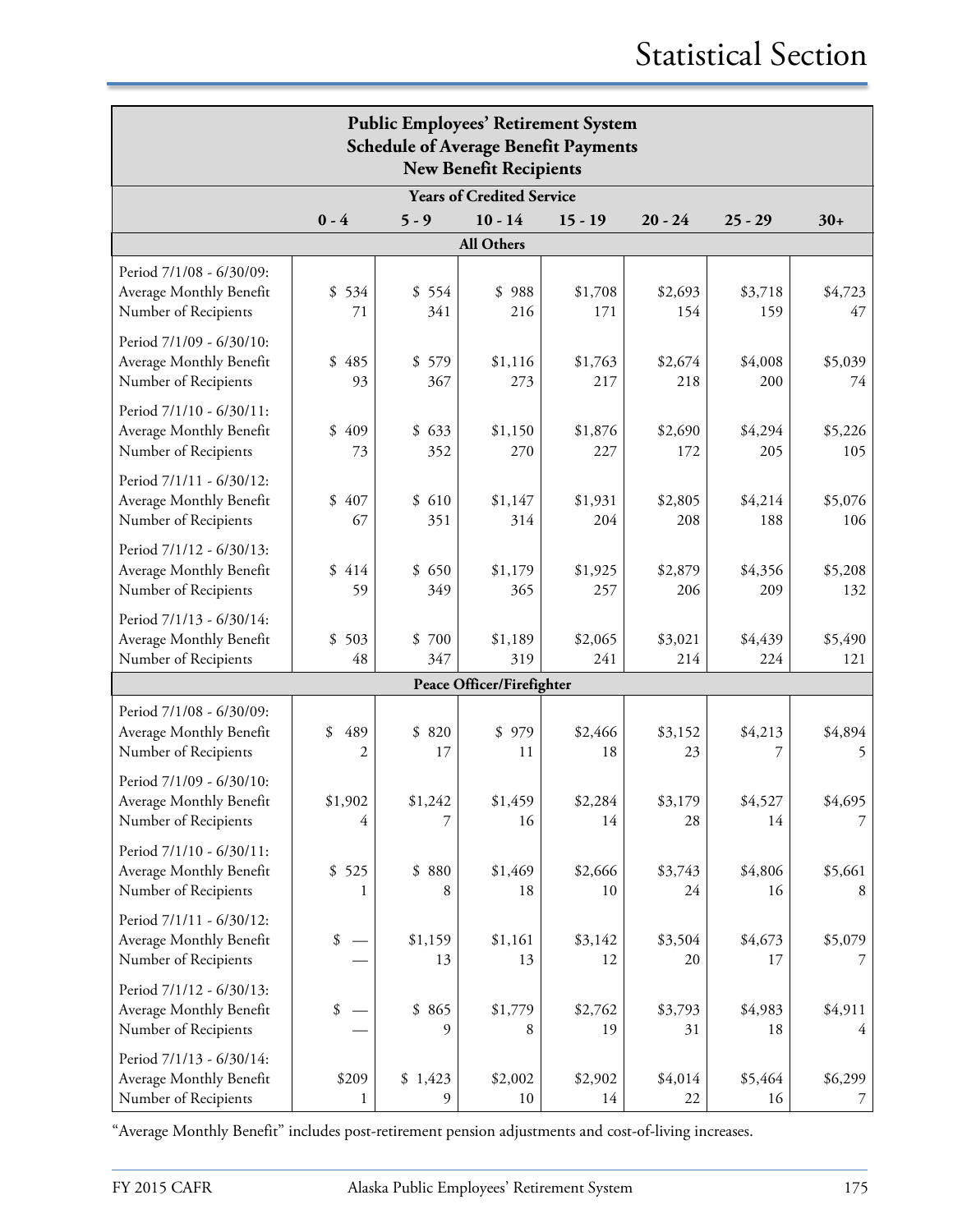| <b>Public Employees' Retirement System</b><br>Schedule of Pension and Healthcare Benefits Deductions by Type<br>(In thousands) |         |       |        |         |           |  |
|--------------------------------------------------------------------------------------------------------------------------------|---------|-------|--------|---------|-----------|--|
| Year<br>Ended<br>Healthcare<br><b>Total</b><br><b>Disability</b><br><b>Survivor</b><br>June 30<br><b>Service</b>               |         |       |        |         |           |  |
| 2006                                                                                                                           | 355,841 | 7,779 | 18,052 | 210,613 | 592,285   |  |
| 2007                                                                                                                           | 383,516 | 7,603 | 19,426 | 224,553 | 635,098   |  |
| 2008                                                                                                                           | 405,775 | 8,460 | 24,888 | 235,474 | 674,597   |  |
| 2009                                                                                                                           | 436,656 | 6,644 | 22,785 | 245,328 | 711,413   |  |
| 2010                                                                                                                           | 464,735 | 6,539 | 24,741 | 283,095 | 779,110   |  |
| 2011                                                                                                                           | 492,808 | 5,821 | 26,648 | 323,843 | 849,120   |  |
| 2012                                                                                                                           | 543,789 | 5,528 | 28,651 | 339,923 | 917,891   |  |
| 2013                                                                                                                           | 563,172 | 5,276 | 30,870 | 395,939 | 995,257   |  |
| 2014                                                                                                                           | 601,705 | 5,630 | 33,183 | 415,926 | 1,056,444 |  |
| 2015                                                                                                                           | 645,895 | 5,220 | 35,742 | 361,930 | 1,048,786 |  |

# **20-YEAR COMPARISON OF RETIREE MONTHLY COMPOSITE MEDICAL PREMIUMS**

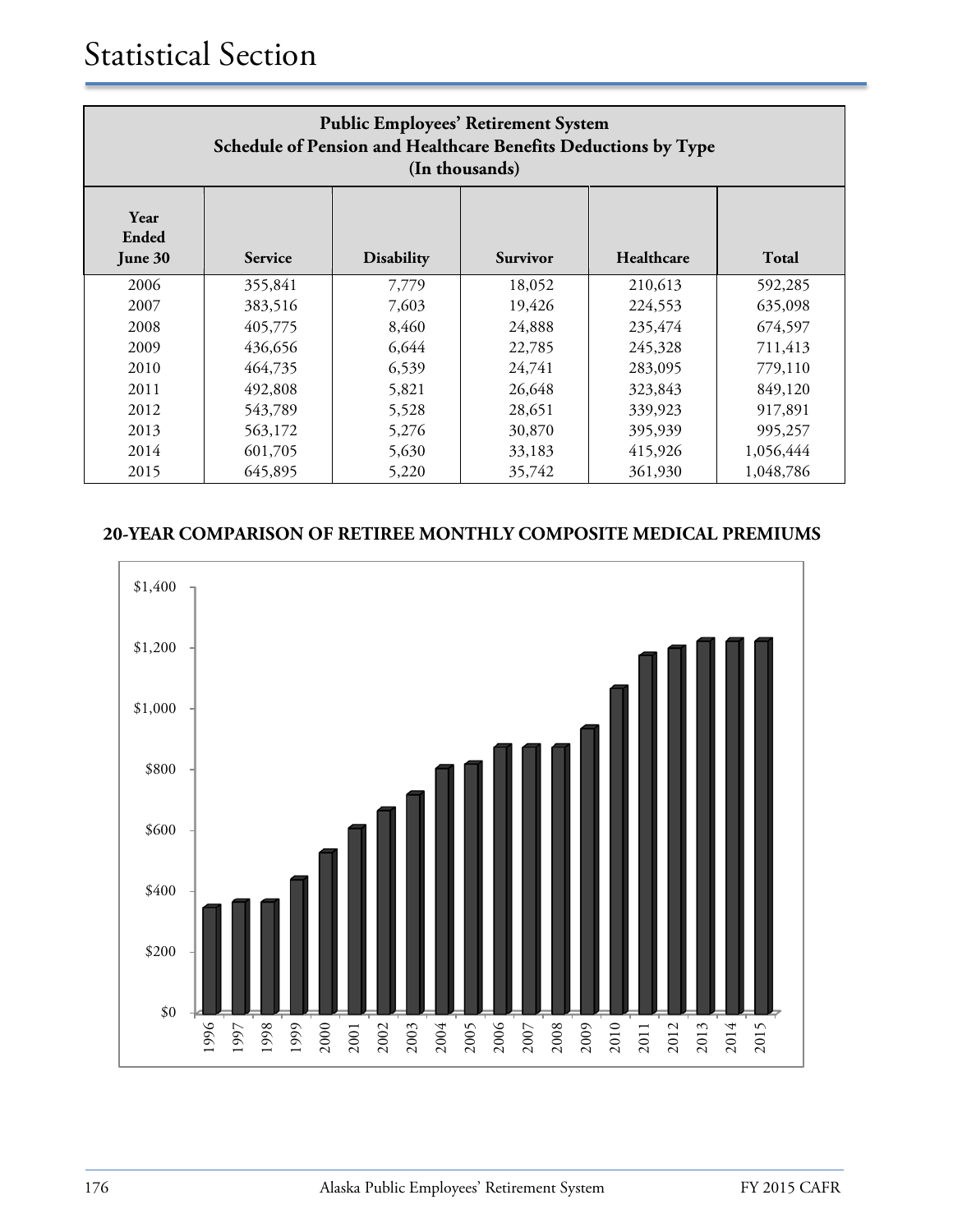| <b>Public Employees' Retirement System</b>  |                                                       |              |                  |                           |              |              |       |                         |         |
|---------------------------------------------|-------------------------------------------------------|--------------|------------------|---------------------------|--------------|--------------|-------|-------------------------|---------|
|                                             | <b>Schedule of Pension Benefit Recipients by Type</b> |              |                  |                           |              |              |       |                         |         |
| of Pension Benefit and Option Selected      |                                                       |              |                  |                           |              |              |       |                         |         |
| Valuation as of June 30, 2014               |                                                       |              |                  |                           |              |              |       |                         |         |
| <b>Type of Pension Benefit</b><br>Number    |                                                       |              |                  | <b>Option Selected</b>    |              |              |       |                         |         |
| Amount of                                   | of                                                    | $\mathbf{1}$ | $\mathbf{2}$     | 3                         | $\mathbf{1}$ | $\mathbf{2}$ | 3     | $\overline{\mathbf{4}}$ | 5       |
| <b>Monthly Pension Benefit</b>              | Recipients                                            |              |                  |                           |              |              |       |                         |         |
| <b>All Others</b>                           |                                                       |              |                  |                           |              |              |       |                         |         |
| \$<br>$\mathbf{1}$<br>300<br>$\overline{a}$ | 1,970                                                 | 1,530        | 438              | $\sqrt{2}$                | 847          | 389          | 280   | 63                      | 391     |
| 301<br>600<br>$\sim$                        | 4,794                                                 | 4,118        | 655              | 21                        | 2,371        | 1,186        | 782   | 259                     | 196     |
| 601<br>900<br>$\sim$                        | 3,898                                                 | 3,360        | 513              | 25                        | 1,941        | 965          | 605   | 215                     | 172     |
| 901<br>1,200<br>$\overline{\phantom{a}}$    | 3,073                                                 | 2,688        | 361              | 24                        | 1,428        | 798          | 554   | 166                     | 127     |
| 1,201<br>1,500<br>$\overline{\phantom{a}}$  | 2,608                                                 | 2,302        | 277              | 29                        | 1,197        | 741          | 419   | 140                     | 111     |
| 1,501<br>1,800                              | 1,963                                                 | 1,768        | 166              | 29                        | 825          | 584          | 362   | 111                     | 81      |
| 1,801<br>2,100                              | 1,658                                                 | 1,511        | 126              | 21                        | 684          | 487          | 307   | 104                     | 76      |
| 2,400<br>2,101<br>$\overline{\phantom{a}}$  | 1,426                                                 | 1,331        | 78               | 17                        | 570          | 425          | 270   | 95                      | 66      |
| 2,401<br>2,700<br>$\overline{\phantom{a}}$  | 1,158                                                 | 1,079        | 67               | 12                        | 461          | 383          | 221   | 47                      | 46      |
| 2,701<br>3,000<br>$\sim$                    | 980                                                   | 934          | 42               | 4                         | 369          | 322          | 191   | 59                      | 39      |
| 3,001<br>3,300<br>$\sim$                    | 808                                                   | 773          | 31               | 4                         | 289          | 314          | 142   | 30                      | 33      |
| 3,301<br>3,600<br>$\sim$                    | 668                                                   | 648          | 18               | 2                         | 219          | 253          | 130   | 44                      | 22      |
| 3,601<br>3,900<br>$\sim$                    | 564                                                   | 547          | 17               | $\boldsymbol{0}$          | 206          | 209          | 90    | 39                      | 20      |
| 3,901<br>4,200<br>$\overline{\phantom{a}}$  | 490                                                   | 478          | 11               | 1                         | 156          | 184          | 116   | 22                      | 12      |
| over \$4,200                                | 2,015                                                 | 1,992        | 20               | 3                         | 608          | 820          | 415   | 116                     | 56      |
| Totals                                      | 28,073                                                | 25,059       | 2,820            | 194                       | 12,171       | 8,060        | 4,884 | 1,510                   | 1,448   |
|                                             |                                                       |              |                  | Peace Officer/Firefighter |              |              |       |                         |         |
| \$<br>300<br>1<br>$\overline{\phantom{a}}$  | 52                                                    | 26           | 26               |                           | 31           | 9            | 1     | 2                       | 9       |
| 600<br>$301 -$                              | 162                                                   | 104          | 57               | 1                         | 78           | 38           | 25    | 9                       | 12      |
| 601<br>900<br>$\overline{\phantom{a}}$      | 166                                                   | 99           | 66               | $\mathbf 1$               | 93           | 41           | 9     | 13                      | 10      |
| 901<br>1,200<br>$\overline{a}$              | 159                                                   | 108          | 50               | $\mathbf{1}$              | 83           | 38           | 18    | 12                      | 8       |
| 1,201<br>1,500<br>$\sim$                    | 167                                                   | 121          | 46               |                           | 89           | 38           | 22    | 7                       | 11      |
| $1,501 -$<br>1,800                          | 141                                                   | 110          | 28               | $\mathfrak{Z}$            | 64           | 39           | 19    | 13                      | 6       |
| 1,801<br>2,100<br>$\overline{\phantom{a}}$  | 170                                                   | 129          | 37               | 4                         | 67           | 50           | 35    | 11                      | 7       |
| 2,400<br>2,101<br>$\sim$                    | 197                                                   | 143          | 45               | 9                         | 86           | 66           | 22    | 15                      | $\,8\,$ |
| 2,401<br>2,700<br>$\overline{\phantom{a}}$  | 217                                                   | 193          | 20               | 4                         | 71           | 85           | 35    | 17                      | 9       |
| 2,701 -<br>3,000                            | 237                                                   | 218          | $18\,$           | $\mathbf{1}$              | 66           | $108\,$      | 38    | 17                      | 8       |
| $3,001 -$<br>3,300                          | 234                                                   | 216          | 14               | 4                         | 62           | 108          | 32    | 14                      | 18      |
| 3,301 -<br>3,600                            | 204                                                   | 188          | 13               | $\mathfrak{Z}$            | 59           | 97           | 32    | 11                      | 5       |
| $3,601 -$<br>3,900                          | 206                                                   | 197          | 6                | $\overline{\mathbf{3}}$   | 63           | 92           | 27    | 16                      | 8       |
| $3,901 -$<br>4,200                          | 140                                                   | 138          | $\boldsymbol{2}$ |                           | 36           | 72           | 16    | 14                      | 2       |
| over \$4,200                                | 574                                                   | 560          | 12               | 2                         | 122          | 312          | 69    | 52                      | 19      |
| Totals                                      | 3,026                                                 | 2,550        | 440              | 36                        | 1,070        | 1,193        | 400   | 223                     | 140     |

#### **Type of Pension Benefit Option Selected**

- 
- 
- 

- 1 Regular retirement 1 Whole Life Annuity
- 2 Survivor payment 2 75% Joint and Contingent Annuity
- 3 Disability 3 50% Joint and Contingent Annuity
	- 4 66-2/3% Joint and Survivor Annuity
	- 5 Level Income Option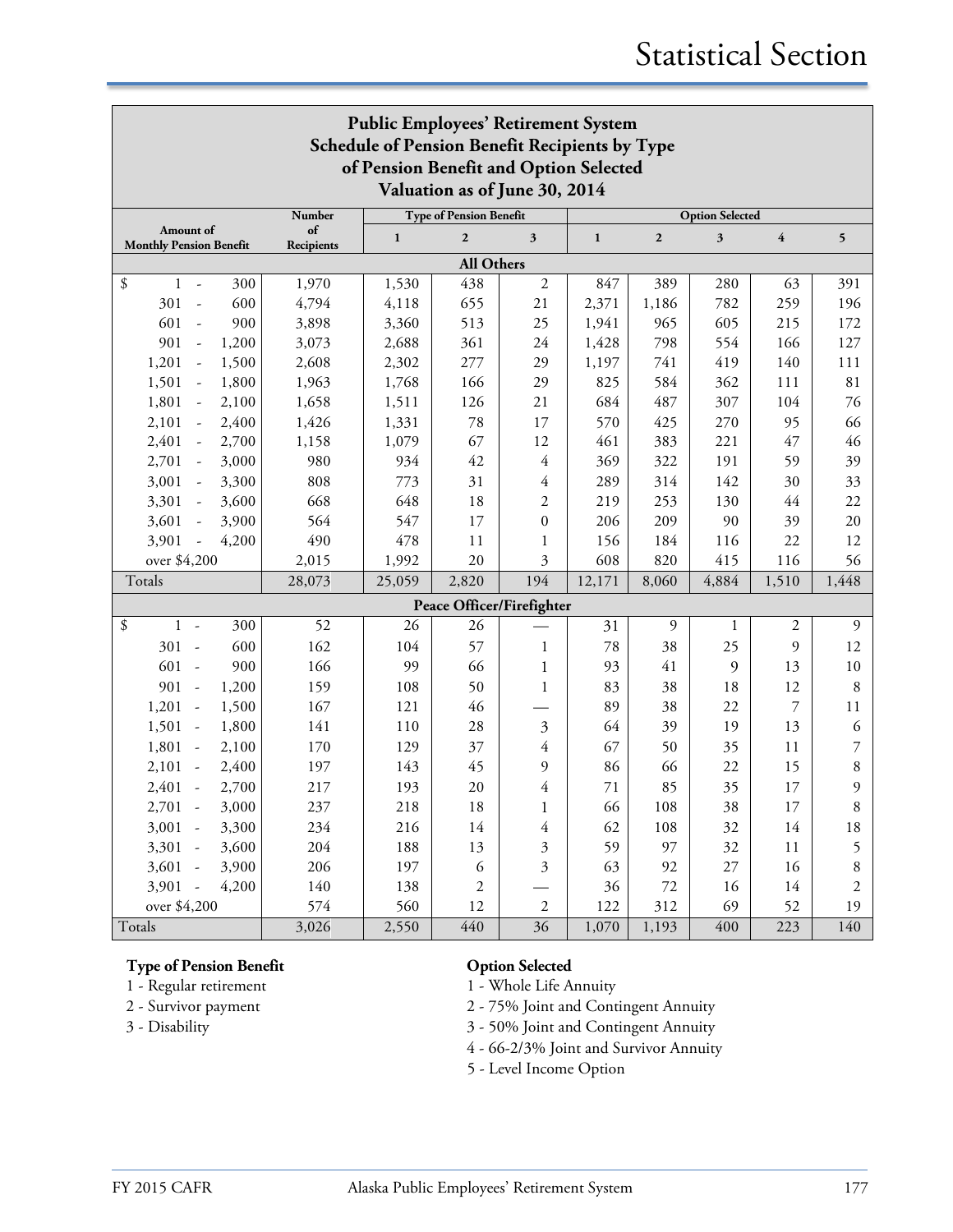| <b>Public Employees' Retirement System</b><br><b>System Membership by Status</b> |        |                                                      |                                      |                                               |        |  |  |
|----------------------------------------------------------------------------------|--------|------------------------------------------------------|--------------------------------------|-----------------------------------------------|--------|--|--|
| Year<br>Ended<br>June 30                                                         | Active | Retirees,<br>Disabilitants &<br><b>Beneficiaries</b> | <b>Vested</b><br><b>Terminations</b> | Nonvested<br><b>Terminations</b><br>w/Balance | Total  |  |  |
| 2005                                                                             | 33,730 | 20,703                                               | 6,105                                | 12,761                                        | 73,299 |  |  |
| 2006                                                                             | 34,071 | 21,901                                               | 6,219                                | 14,155                                        | 76,346 |  |  |
| 2007                                                                             | 31,362 | 22,997                                               | 6,398                                | 14,902                                        | 75,659 |  |  |
| 2008                                                                             | 28,850 | 24,082                                               | 6,627                                | 14,930                                        | 74,489 |  |  |
| 2009                                                                             | 27,565 | 25,015                                               | 6,566                                | 14,626                                        | 73,772 |  |  |
| 2010                                                                             | 26,442 | 26,237                                               | 6,253                                | 14,543                                        | 73,475 |  |  |
| 2011                                                                             | 24,393 | 27,359                                               | 6,414                                | 14,028                                        | 72,194 |  |  |
| 2012                                                                             | 22,730 | 28,540                                               | 6,294                                | 13,552                                        | 71,116 |  |  |
| 2013                                                                             | 20,955 | 29,865                                               | 6,230                                | 13,162                                        | 70,212 |  |  |
| 2014                                                                             | 19,297 | 31,099                                               | 6,167                                | 12,713                                        | 69,276 |  |  |

# **10-YEAR COMPARISON OF ACTIVE MEMBERS AND RETIREES, DISABILITANTS, AND BENEFICIARIES**

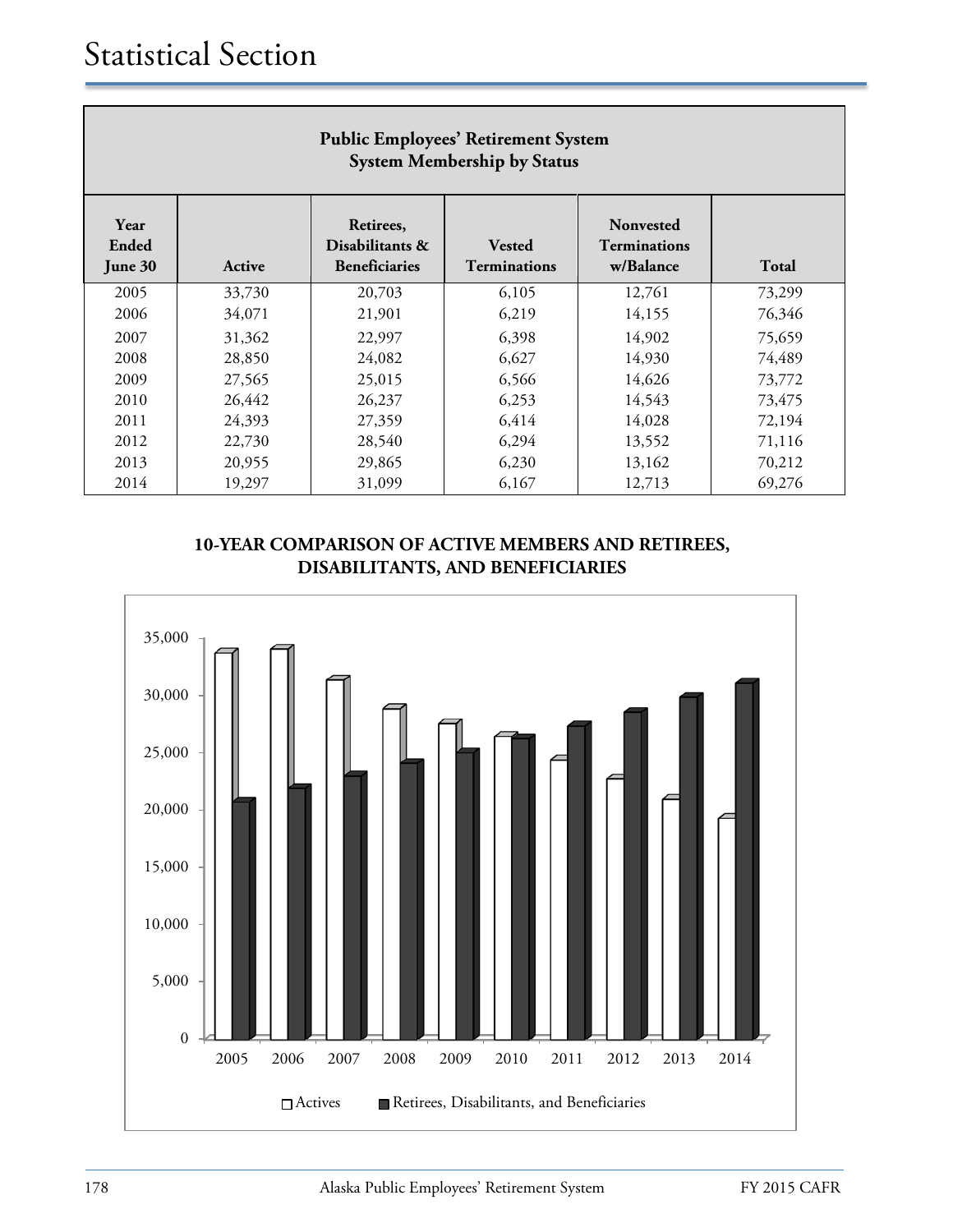| <b>Public Employees' Retirement System</b><br><b>Principal Participating Employers</b><br>June 30, 2015 |                               |                |                                                            |  |  |  |
|---------------------------------------------------------------------------------------------------------|-------------------------------|----------------|------------------------------------------------------------|--|--|--|
| Employer                                                                                                | Non-retired<br><b>Members</b> | Rank           | Percentage of<br>of Total<br>Non-retired<br><b>Members</b> |  |  |  |
| State of Alaska                                                                                         | 26,554                        | 1              | 42.24%                                                     |  |  |  |
| Anchorage School District                                                                               | 5,352                         | $\overline{2}$ | 8.51                                                       |  |  |  |
| University of Alaska                                                                                    | 3,947                         | $\overline{3}$ | 6.28                                                       |  |  |  |
| <b>Total</b>                                                                                            | 35,853                        |                | 57.03%                                                     |  |  |  |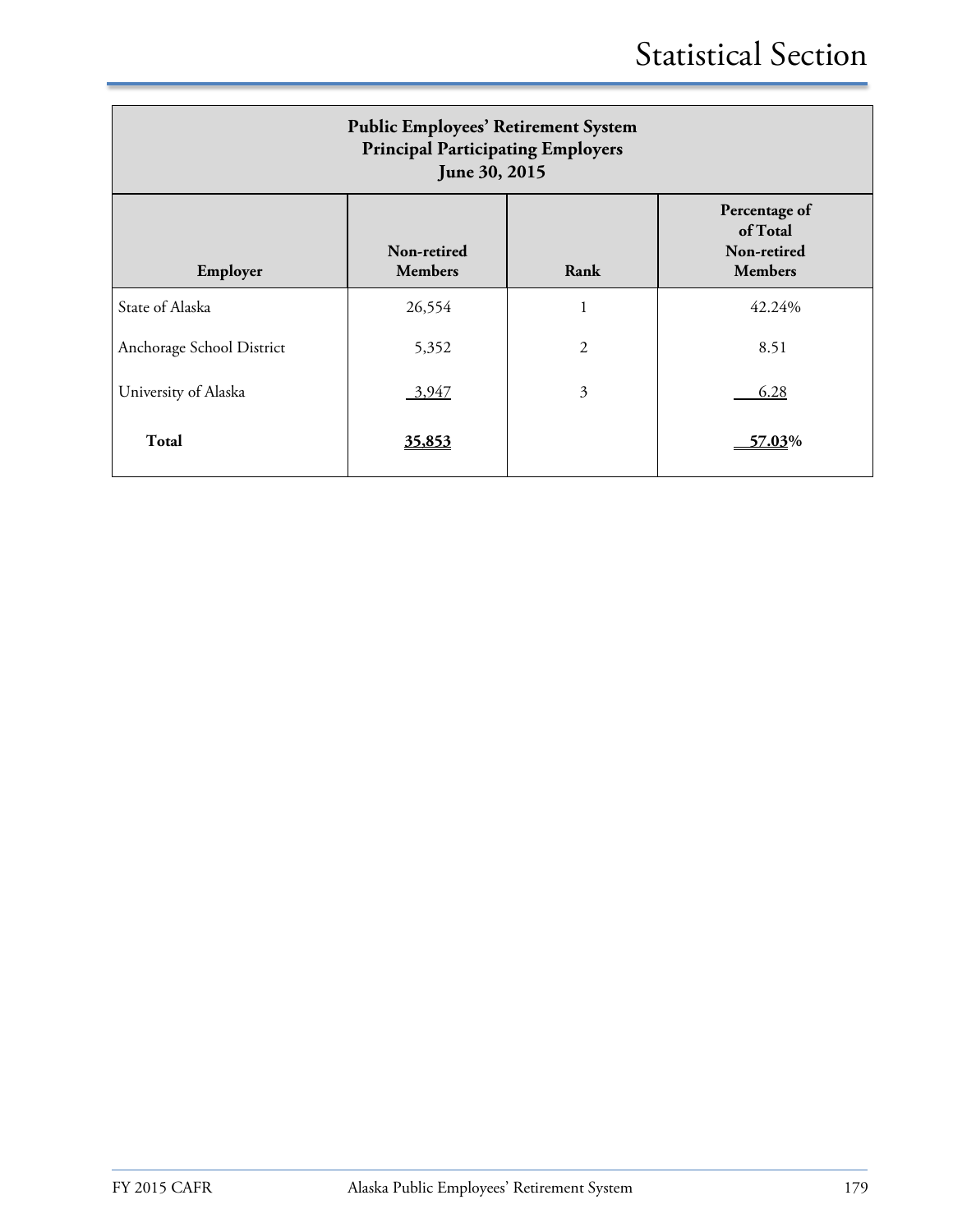## **Public Employees' Retirement System Participating Employers at June 30, 2015**

Akutan, City of Alaska, State of Alaska Gasline Development Corporation Alaska Gateway School District Alaska Housing Finance Corporation Alaska Municipal League Aleutian Housing Authority Aleutian Region School District Aleutians East Borough Aleutians East Borough School District Allakaket, City of Anchorage, Municipality of Anchorage Community Development Authority Anchorage School District Anderson, City of Aniak, City of Annette Island School District Atka, City of

Baranof Island Housing Authority Barrow, City of Bartlett Regional Hospital Bering Straits Regional Housing Authority Bering Strait School District Bethel, City of Bristol Bay Borough Bristol Bay Borough School District Bristol Bay Regional Housing Authority

Chatham School District Chugach School District Cook Inlet Housing Authority Copper River Basin Regional Housing Authority Copper River School District Cordova, City of Cordova City School District Cordova Community Medical Center Craig, City of Craig City School District

Delta-Greely School District Delta Junction, City of Denali Borough Denali Borough School District Dillingham, City of Dillingham City School District

Eek, City of Egegik, City of Elim, City of

Fairbanks, City of Fairbanks North Star Borough Fairbanks North Star Borough School District Fort Yukon, City of

Galena, City of Galena City School District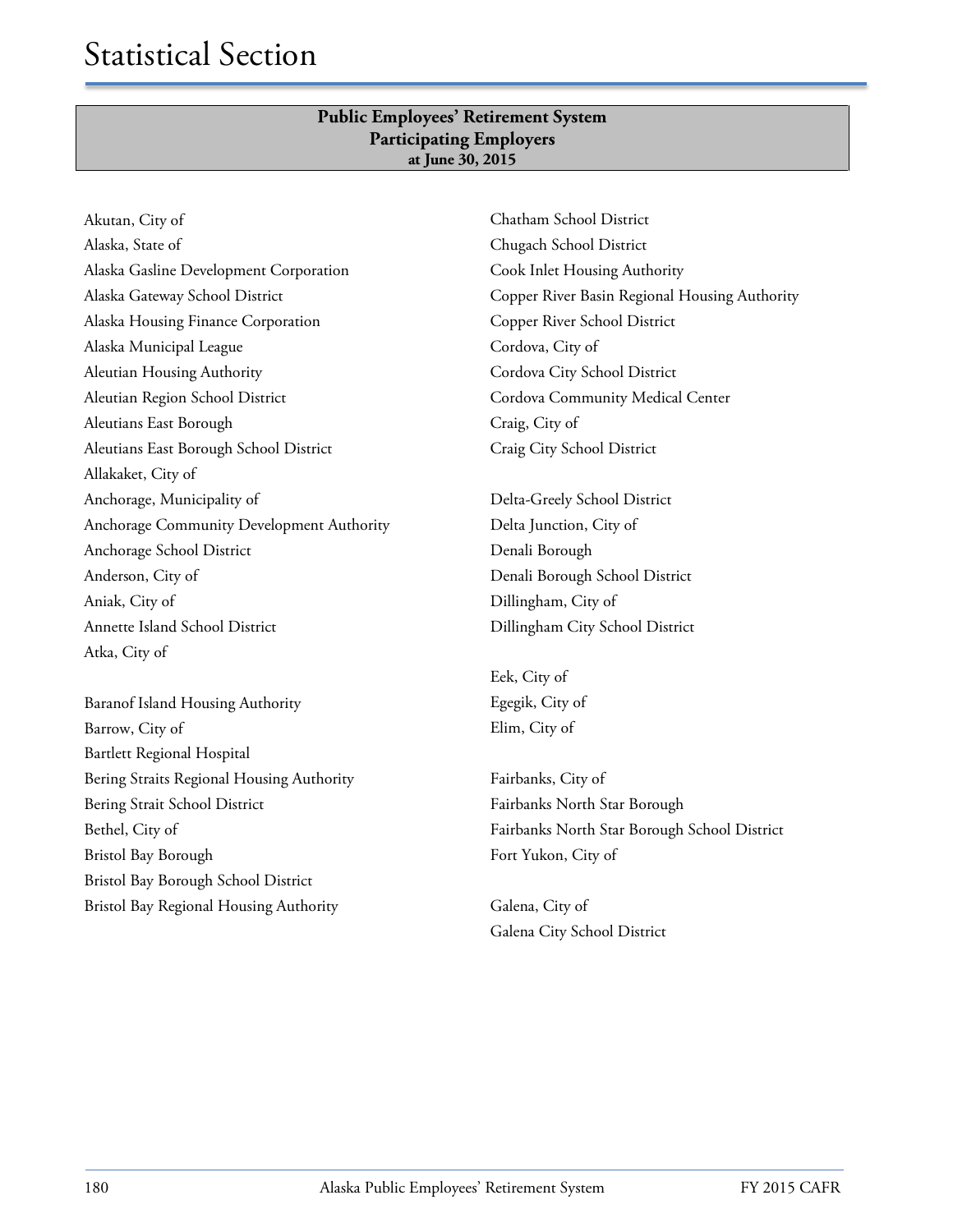#### **Public Employees' Retirement System Participating Employers at June 30, 2015 (continued)**

Haines Borough Haines Borough School District Homer, City of Hoonah, City of Hoonah City School District Hooper Bay, City of Huslia, City of Hydaburg City School District

Iditarod Area School District Ilisagvik College Interior Regional Housing Authority Inter-Island Ferry Authority

Juneau School District, City and Borough of Juneau, City and Borough of

Kachemak, City of Kake City School District Kaltag, City of Kashunamiut School District Kenai, City of Kenai Peninsula Borough Kenai Peninsula Borough School District Ketchikan, City of Ketchikan Gateway Borough Ketchikan Gateway Borough School District King Cove, City of Kivalina, City of Klawock, City of Klawock City School District Kodiak, City of Kodiak Island Borough Kodiak Island Borough School District Kotzebue, City of

Koyuk, City of Kuspuk School District

Lake and Peninsula Borough Lake and Peninsula Borough School District Lower Kuskokwim School District Lower Yukon School District

Matanuska-Susitna Borough Matanuska-Susitna Borough School District Mekoryuk, City of

Nenana, City of Nenana City School District Nome, City of Nome City School District Nome Joint Utility System Noorvik, City of North Pacific Fishery Management Council North Pacific Rim Housing Authority North Pole, City of North Slope Borough North Slope Borough School District Northwest Arctic Borough Northwest Arctic Borough School District Northwest Inupiat Housing Authority Nulato, City of

Palmer, City of Pelican, City of Pelican City School District Petersburg Borough Petersburg City School District Petersburg Medical Center Pribilof School District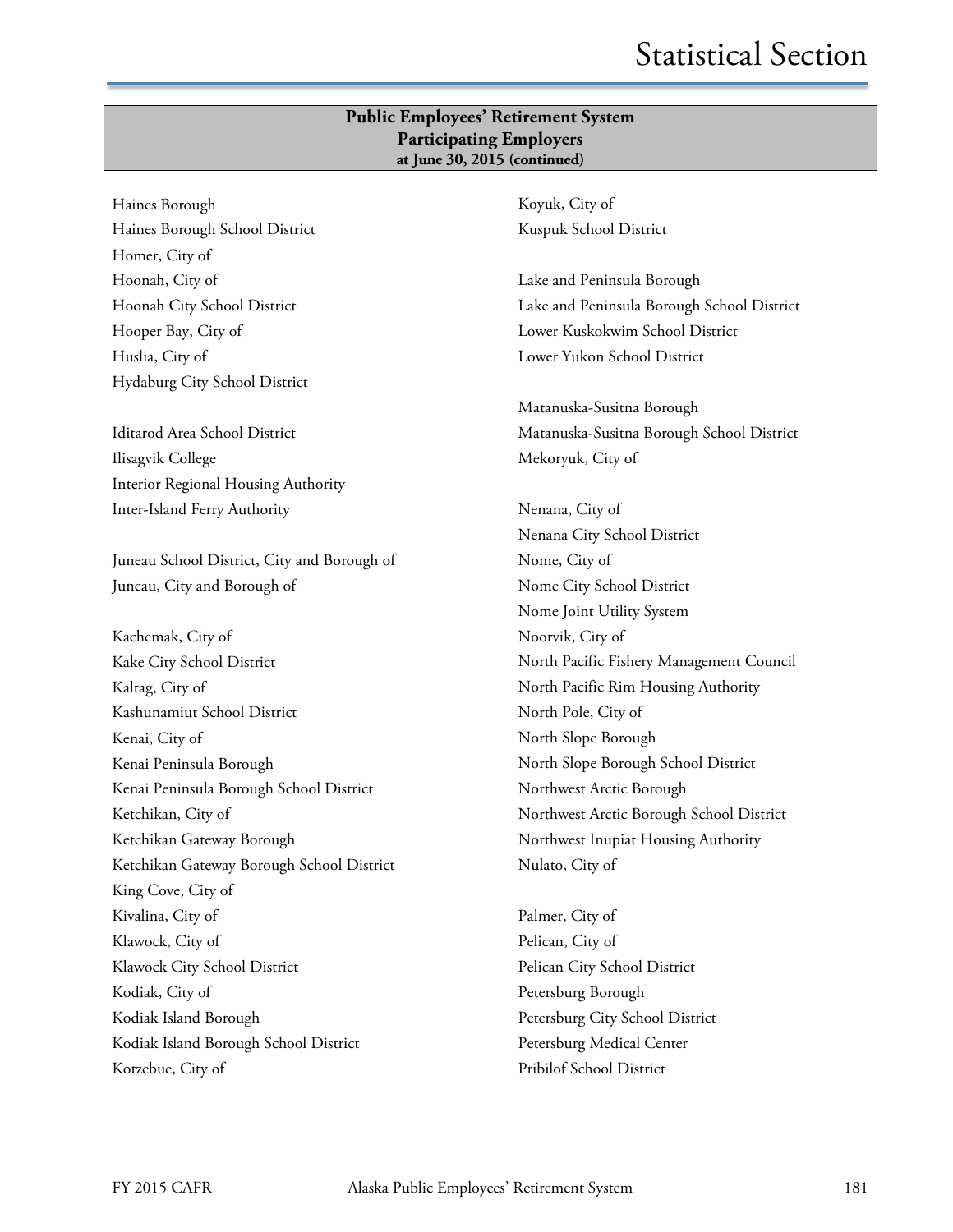## **Public Employees' Retirement System Participating Employers** at June 30, 2015 (continued)

Saint George, City of Saint Mary's School District Saint Paul, City of Sand Point, City of Saxman, City of Saxman Seaport Selawik, City of Seldovia, City of Seward, City of Shaktoolik, City of Sitka Borough School District Sitka, City and Borough of Sitka Community Hospital Skagway City School District Skagway, Municipality of Soldotna, City of Southeast Island School District Southeast Regional Resource Center Southwest Region School District Special Education Service Agency

Tagiugmiullu Nunamiullu Housing Authority Tanana, City of Tanana School District

Thorne Bay, City of Tlingit-Haida Regional Housing Authority Toksook Bay, City of

Unalakleet, City of Unalaska, City of Unalaska City School District University of Alaska Upper Kalskag, City of

Valdez, City of Valdez City School District

Wasilla, City of Whittier, City of Wrangell, City and Borough of Wrangell Public School District

Yakutat, City and Borough of Yakutat School District Yukon Flats School District Yukon-Koyukuk School District Yupiit School District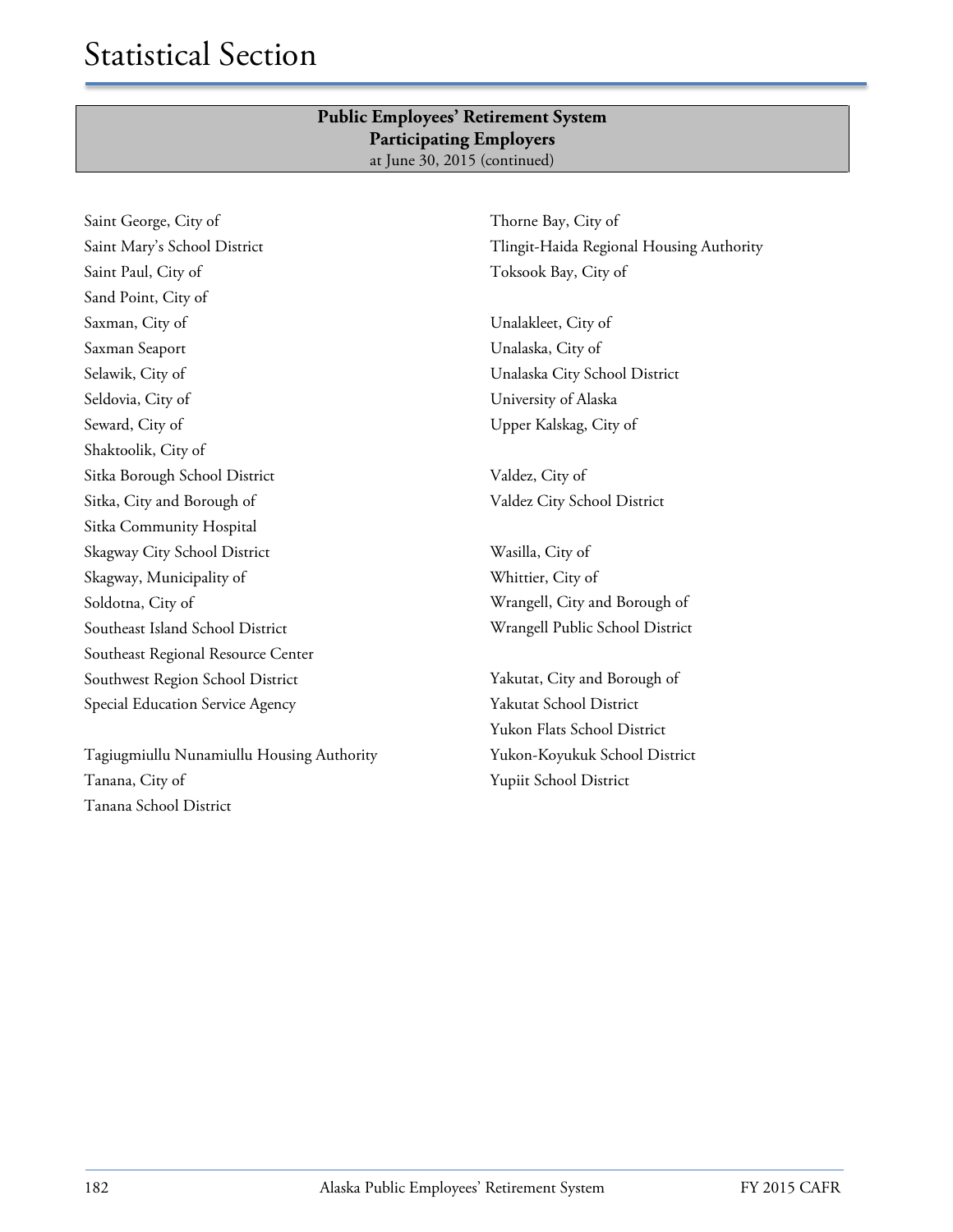